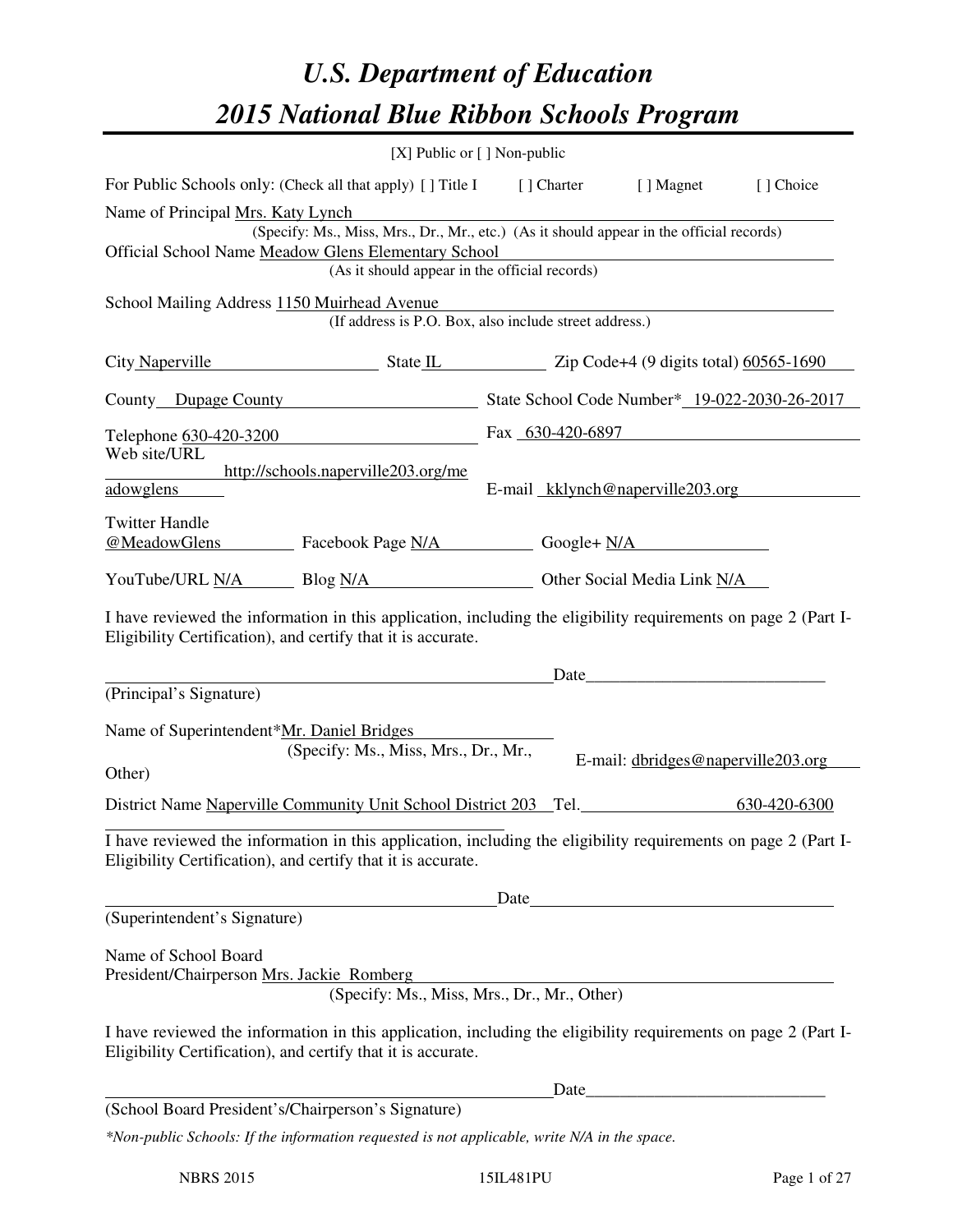#### **Include this page in the school's application as page 2.**

The signatures on the first page of this application (cover page) certify that each of the statements below, concerning the school's eligibility and compliance with U.S. Department of Education and National Blue Ribbon Schools requirements, are true and correct.

- 1. The school configuration includes one or more of grades K-12. (Schools on the same campus with one principal, even a K-12 school, must apply as an entire school.)
- 2. The school has made its Annual Measurable Objectives (AMOs) or Adequate Yearly Progress (AYP) each year for the past two years and has not been identified by the state as "persistently dangerous" within the last two years.
- 3. To meet final eligibility, a public school must meet the state's AMOs or AYP requirements in the 2014-2015 school year and be certified by the state representative. Any status appeals must be resolved at least two weeks before the awards ceremony for the school to receive the award.
- 4. If the school includes grades 7 or higher, the school must have foreign language as a part of its curriculum.
- 5. The school has been in existence for five full years, that is, from at least September 2009 and each tested grade must have been part of the school for the past three years.
- 6. The nominated school has not received the National Blue Ribbon Schools award in the past five years: 2010, 2011, 2012, 2013, or 2014.
- 7. The nominated school has no history of testing irregularities, nor have charges of irregularities been brought against the school at the time of nomination. The U.S. Department of Education reserves the right to disqualify a school's application and/or rescind a school's award if irregularities are later discovered and proven by the state.
- 8. The nominated school or district is not refusing Office of Civil Rights (OCR) access to information necessary to investigate a civil rights complaint or to conduct a district-wide compliance review.
- 9. The OCR has not issued a violation letter of findings to the school district concluding that the nominated school or the district as a whole has violated one or more of the civil rights statutes. A violation letter of findings will not be considered outstanding if OCR has accepted a corrective action plan from the district to remedy the violation.
- 10. The U.S. Department of Justice does not have a pending suit alleging that the nominated school or the school district as a whole has violated one or more of the civil rights statutes or the Constitution's equal protection clause.
- 11. There are no findings of violations of the Individuals with Disabilities Education Act in a U.S. Department of Education monitoring report that apply to the school or school district in question; or if there are such findings, the state or district has corrected, or agreed to correct, the findings.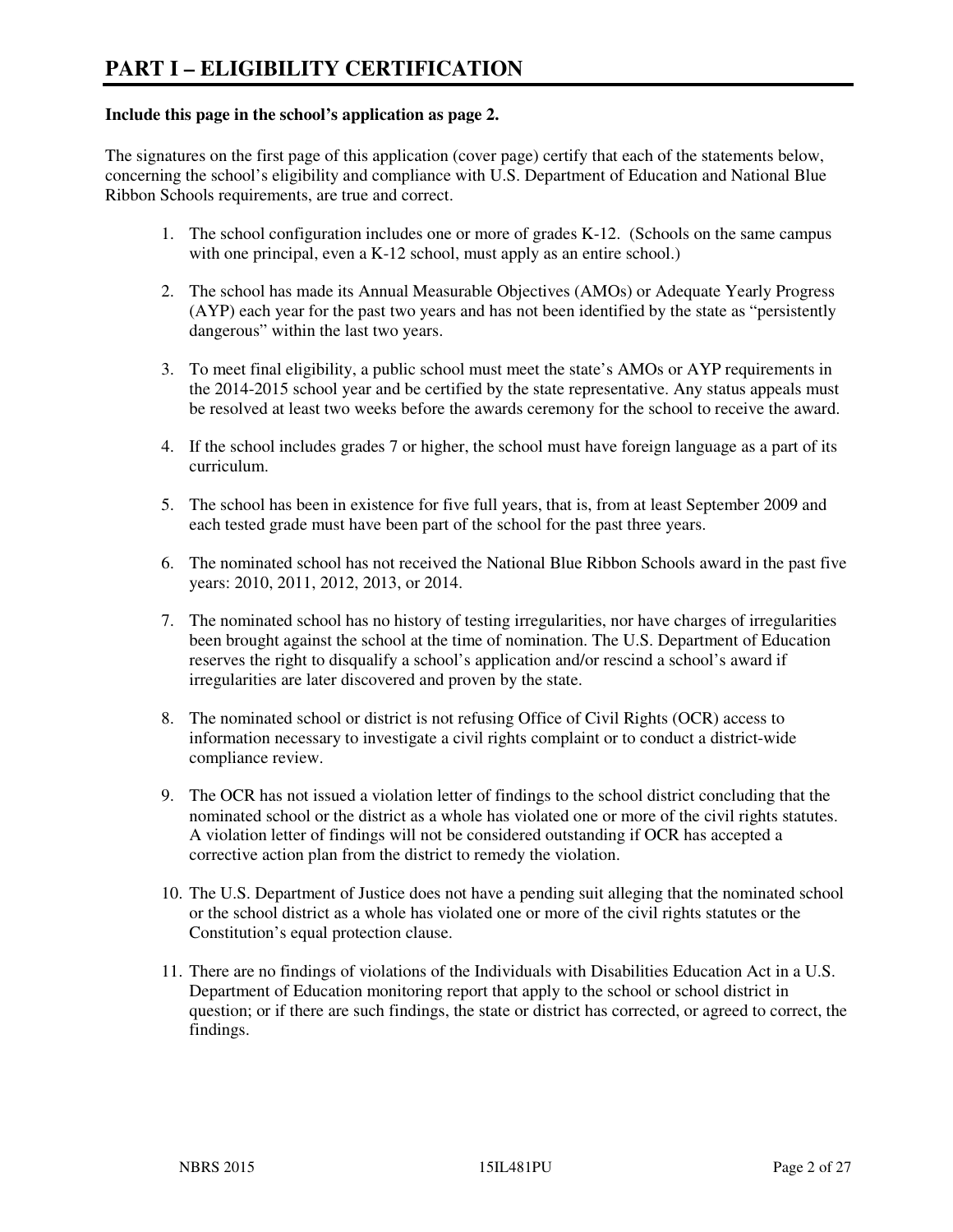# **PART II - DEMOGRAPHIC DATA**

#### **All data are the most recent year available.**

**DISTRICT** (Question 1 is not applicable to non-public schools)

| $\perp$ | Number of schools in the district<br>(per district designation): | 14 Elementary schools (includes $K-8$ )<br>5 Middle/Junior high schools |
|---------|------------------------------------------------------------------|-------------------------------------------------------------------------|
|         |                                                                  | 2 High schools                                                          |
|         |                                                                  | $0 K-12$ schools                                                        |

21 TOTAL

**SCHOOL** (To be completed by all schools)

- 2. Category that best describes the area where the school is located:
	- [ ] Urban or large central city
	- [ ] Suburban with characteristics typical of an urban area
	- [X] Suburban
	- [ ] Small city or town in a rural area
	- [ ] Rural
- 3. 4 Number of years the principal has been in her/his position at this school.
- 4. Number of students as of October 1 enrolled at each grade level or its equivalent in applying school:

| Grade                           | # of         | # of Females     | <b>Grade Total</b> |
|---------------------------------|--------------|------------------|--------------------|
|                                 | <b>Males</b> |                  |                    |
| <b>PreK</b>                     | 0            | $\boldsymbol{0}$ | 0                  |
| K                               | 34           | 15               | 49                 |
| 1                               | 31           | 32               | 63                 |
| $\boldsymbol{2}$                | 39           | 25               | 64                 |
| 3                               | 29           | 37               | 66                 |
| 4                               | 47           | 41               | 88                 |
| 5                               | 65           | 50               | 115                |
| 6                               | 0            | $\theta$         | 0                  |
| 7                               | 0            | 0                | 0                  |
| 8                               | 0            | 0                | 0                  |
| 9                               | 0            | 0                | 0                  |
| 10                              | 0            | 0                | 0                  |
| 11                              | 0            | 0                | 0                  |
| 12                              | 0            | 0                | 0                  |
| <b>Total</b><br><b>Students</b> | 245          | 200              | 445                |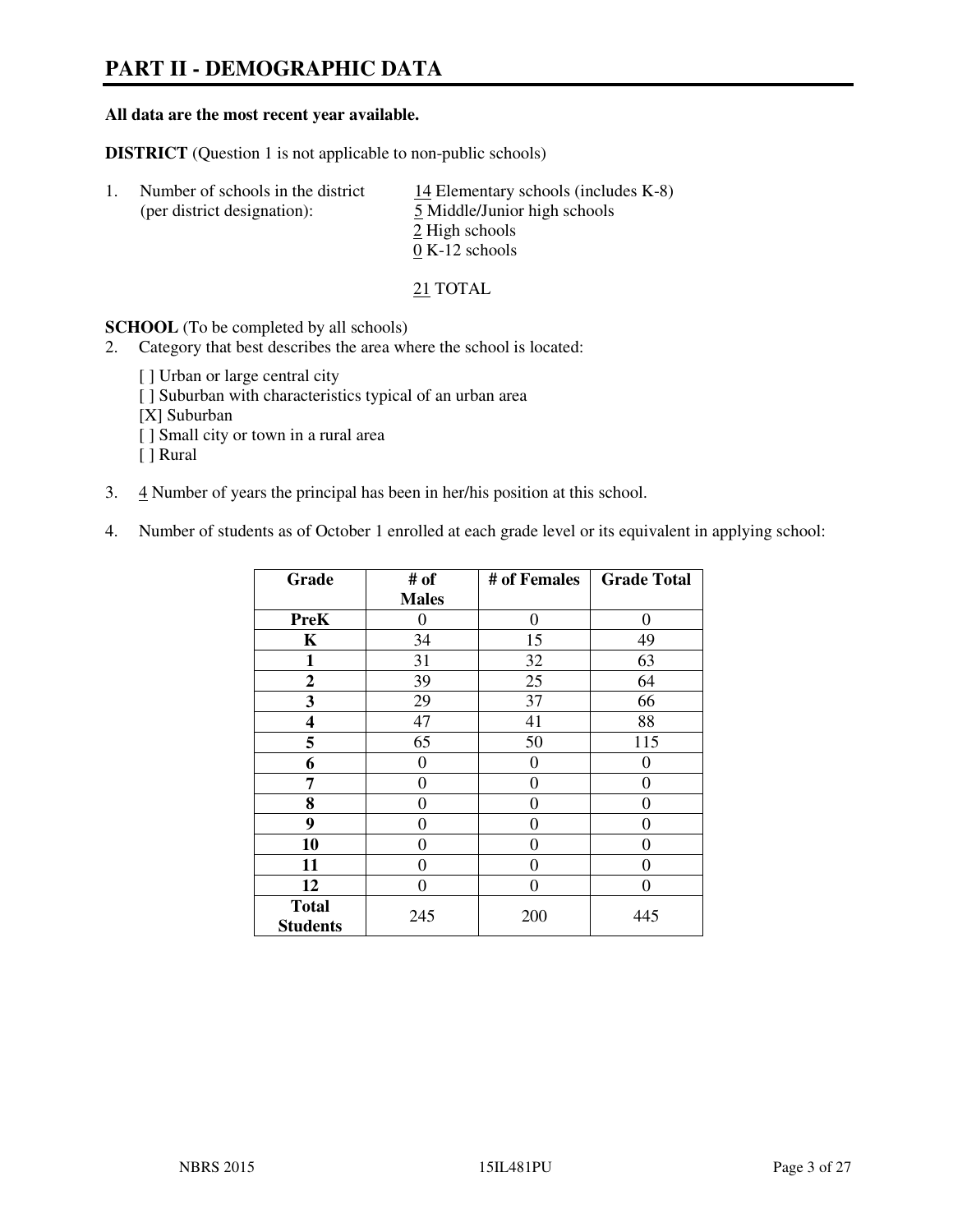the school: 30 % Asian

5. Racial/ethnic composition of 1 % American Indian or Alaska Native 1 % Black or African American 5 % Hispanic or Latino 0 % Native Hawaiian or Other Pacific Islander 59 % White 4 % Two or more races **100 % Total** 

(Only these seven standard categories should be used to report the racial/ethnic composition of your school. The Final Guidance on Maintaining, Collecting, and Reporting Racial and Ethnic Data to the U.S. Department of Education published in the October 19, 2007 *Federal Register* provides definitions for each of the seven categories.)

6. Student turnover, or mobility rate, during the 2013 - 2014 year: 4%

This rate should be calculated using the grid below. The answer to (6) is the mobility rate.

| <b>Steps For Determining Mobility Rate</b>         | Answer |
|----------------------------------------------------|--------|
| $(1)$ Number of students who transferred to        |        |
| the school after October 1, 2013 until the         | 9      |
| end of the school year                             |        |
| (2) Number of students who transferred             |        |
| <i>from</i> the school after October 1, 2013 until | 9      |
| the end of the school year                         |        |
| (3) Total of all transferred students [sum of      | 18     |
| rows $(1)$ and $(2)$ ]                             |        |
| (4) Total number of students in the school as      | 415    |
| of October 1                                       |        |
| $(5)$ Total transferred students in row $(3)$      |        |
| divided by total students in row (4)               | 0.043  |
| $(6)$ Amount in row $(5)$ multiplied by 100        |        |

7. English Language Learners (ELL) in the school: 7 %

30 Total number ELL

Number of non-English languages represented: 12 Specify non-English languages: Urdu, Mandarin, Ukrainian, Cantonese, Korean, Gujarati, Lithuanian, Arabic, Russian, Spanish, Polish, Hungarian

- 8. Students eligible for free/reduced-priced meals:  $7\%$ 
	- Total number students who qualify:  $30$

#### **Information for Public Schools Only - Data Provided by the State**

The state has reported that  $14\%$  of the students enrolled in this school are from low income or disadvantaged families based on the following subgroup(s): Students eligible for free/reduced-priced meals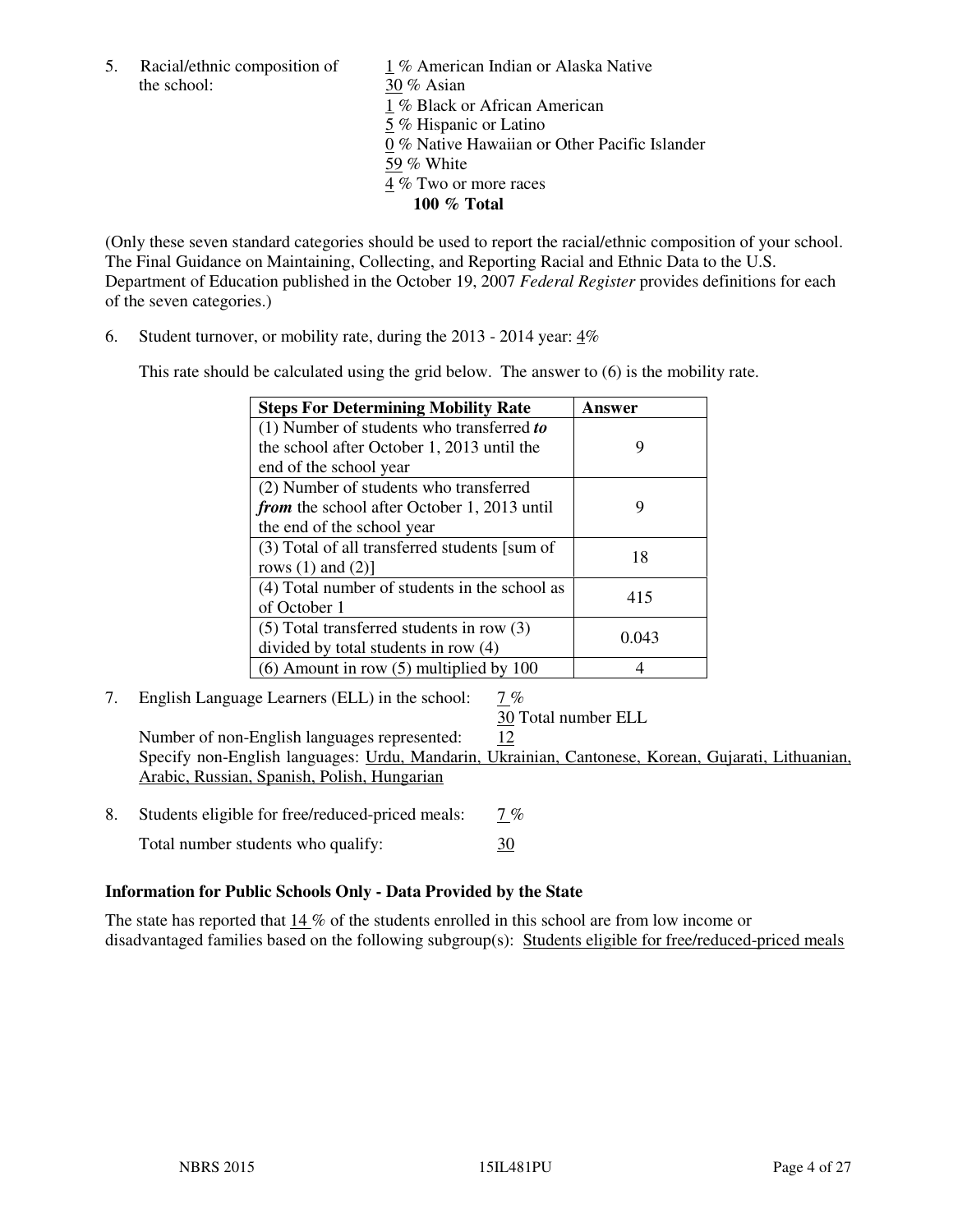28 Total number of students served

Indicate below the number of students with disabilities according to conditions designated in the Individuals with Disabilities Education Act. Do not add additional categories.

| 1 Autism                | 1 Orthopedic Impairment                 |
|-------------------------|-----------------------------------------|
| 0 Deafness              | 8 Other Health Impaired                 |
| 0 Deaf-Blindness        | 3 Specific Learning Disability          |
| 2 Emotional Disturbance | 7 Speech or Language Impairment         |
| 1 Hearing Impairment    | 0 Traumatic Brain Injury                |
| 1 Mental Retardation    | 0 Visual Impairment Including Blindness |
| 0 Multiple Disabilities | 4 Developmentally Delayed               |
|                         |                                         |

10. Use Full-Time Equivalents (FTEs), rounded to nearest whole numeral, to indicate the number of personnel in each of the categories below:

|                                       | <b>Number of Staff</b> |
|---------------------------------------|------------------------|
| Administrators                        |                        |
| Classroom teachers                    | 21                     |
| Resource teachers/specialists         |                        |
| e.g., reading, math, science, special | 10                     |
| education, enrichment, technology,    |                        |
| art, music, physical education, etc.  |                        |
| Paraprofessionals                     | 12                     |
| Student support personnel             |                        |
| e.g., guidance counselors, behavior   |                        |
| interventionists, mental/physical     |                        |
| health service providers,             | 3                      |
| psychologists, family engagement      |                        |
| liaisons, career/college attainment   |                        |
| coaches, etc.                         |                        |
|                                       |                        |

11. Average student-classroom teacher ratio, that is, the number of students in the school divided by the FTE of classroom teachers, e.g.,  $22:1$  21:1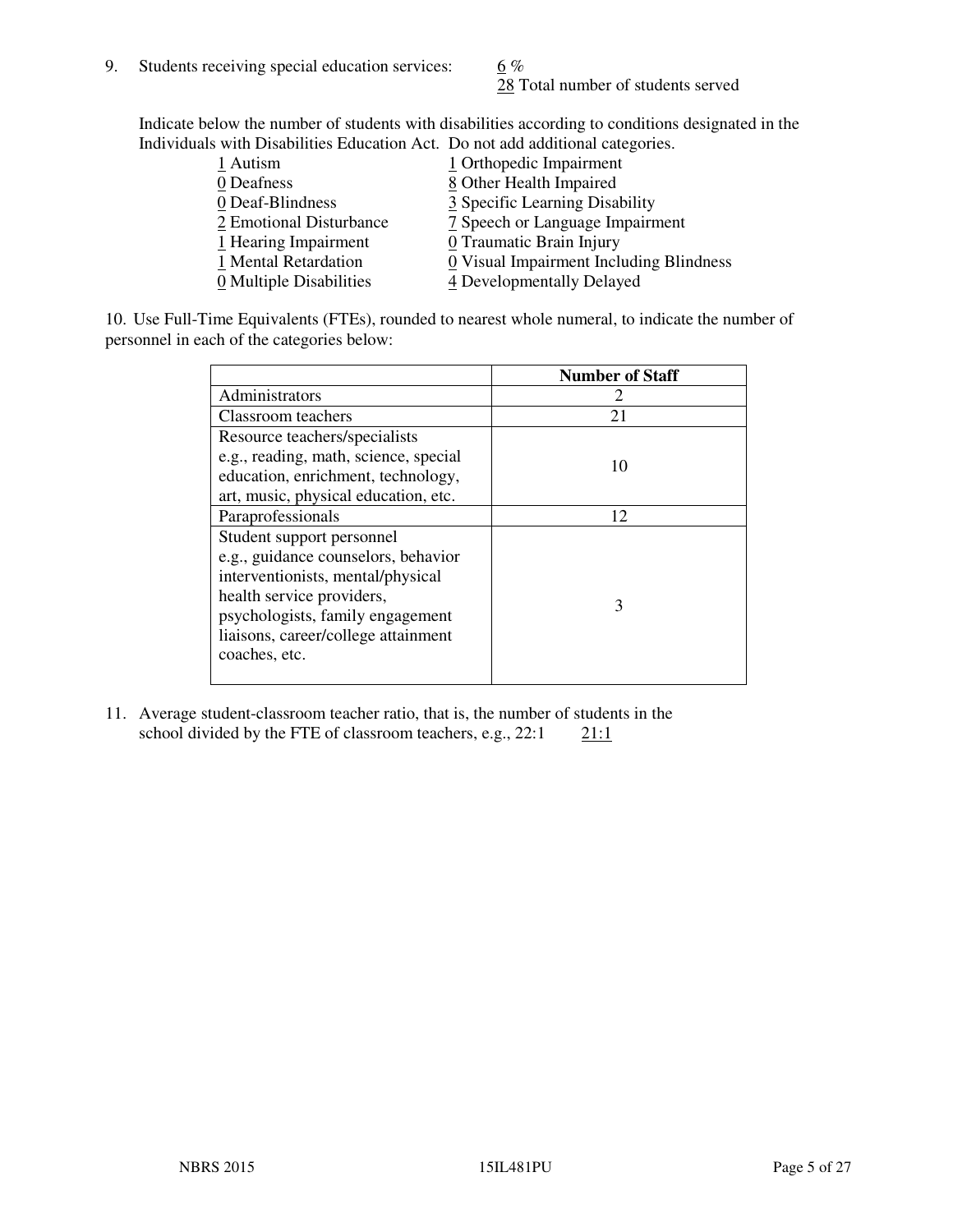12. Show daily student attendance rates. Only high schools need to supply yearly graduation rates.

| <b>Required Information</b> | 2013-2014     | 2012-2013       | 2011-2012 | 2010-2011 | 2009-2010 |
|-----------------------------|---------------|-----------------|-----------|-----------|-----------|
| Daily student attendance    | $17\%$        | 97%             | $77\%$    | $17\%$    | 97%       |
| High school graduation rate | $\gamma_{\%}$ | $\mathcal{V}_o$ | $0\%$     | 0%        | 0%        |

#### 13. **For schools ending in grade 12 (high schools)**

Show percentages to indicate the post-secondary status of students who graduated in Spring 2014

| <b>Post-Secondary Status</b>                  |       |
|-----------------------------------------------|-------|
| Graduating class size                         |       |
| Enrolled in a 4-year college or university    | 0%    |
| Enrolled in a community college               | $0\%$ |
| Enrolled in career/technical training program | $0\%$ |
| Found employment                              | $0\%$ |
| Joined the military or other public service   | $0\%$ |
| Other                                         |       |

14. Indicate whether your school has previously received a National Blue Ribbon Schools award. Yes No X

If yes, select the year in which your school received the award.

15. Please summarize your school mission in 25 words or less: Our mission is to educate students to be self-directed learners, collaborative workers, complex thinkers, quality producers and community contributors.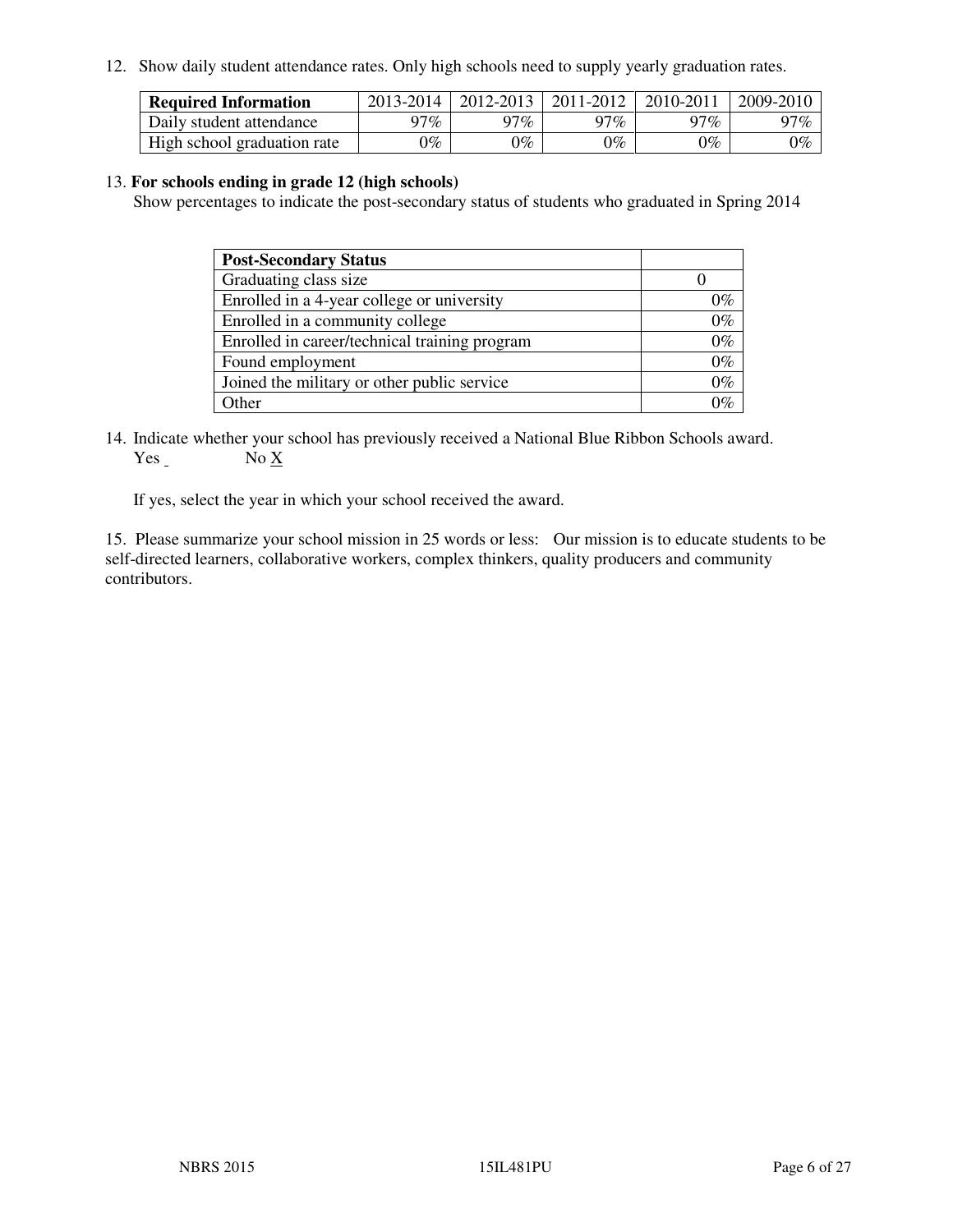# **PART III – SUMMARY**

Meadow Glens Elementary is located in beautiful Naperville, Illinois, a suburb located 28 miles west of Chicago. Naperville is home to 145,000 people and consistently ranks as a top community in the nation in which to live, raise children and retire. Meadow Glens school was built in 1989 and the school's namesake comes from a combination of the surrounding neighborhood subdivisions, The Meadows and The Glens. 339 students attended Meadow Glens that opening year in kindergarten through fourth grade and the Eagle was adopted as the school mascot. As these new neighborhoods expanded, so did the enrollment at Meadow Glens. In the early 1990's, Meadow Glens enrollment was nearly 750 students. The enrollment has steadily declined to our current enrollment of 452 students in kindergarten through fifth grade which includes 345 families. In addition to the change in enrollment, we have seen an increasingly diverse racial composition and students coming from homes with different first languages spoken. Our families identified as having a low socio-economic status have mirrored the changes seen across our district.

At Meadow Glens, our vision for preparing ALL students for success informs every decision. All stakeholders are valued as part of a highly effective system committed to maximizing student success at every level. We work together to thoughtfully interconnect the efforts to improve student learning with the District Strategic Focus and a system of practice that supports the success for all learners. We deliberately focus on aligning and synchronizing the critical components of professional development, balanced assessment, rigorous and guaranteed curriculum, high-quality instruction, multi-level systems of support and intervention, and resources to maximize learning for all students.

All of the decision making groups in our school regularly use data to impact student learning. The building leadership team studies universal data to identify school or grade level wide trends. Professional Learning Communities, co-teaching partnerships, Child Service and Problem Solving teams look at data by grade levels, classrooms, and individual student progress in order to determine how instruction can be personalized to meet student needs.

Professional Learning Communities and co-teaching partnerships meet regularly to evaluate student work to determine where students are in their mastery of the Common Core Standards. Along the way they identify student misconceptions and plan the next steps for instruction. Teachers utilize the curriculum maps, progressions, rubrics, student work, and other resources to design differentiated instruction. Every lesson begins with a learning target to help students aim for understanding. Exemplars and examples are used to provide and receive feedback regarding progress toward the learning target. Students monitor their own progress towards the learning objective through self-reflection and self-assessment.

The increasing diversity at Meadow Glens and the movement to globalization have prompted us to employ culturally responsive teaching practices. Both inside and outside of the classroom, we actively look for ways to connect students' personal cultural experiences as a foundation upon which to develop knowledge and skills. We seek opportunities to increase awareness of differences as a way of breaking down stereotypes and responding to our diverse population of students. By encouraging a growth mindset, providing a model for specific feedback focused on possibilities, and asking questions that invite comparisons with others' perspectives, we have created a culturally responsive learning environment.

Students are encouraged to employ the Habits of Mind when faced with academic and social problems and challenges in which answers are not immediately known. We want students to independently learn how to think flexibly and learn from another person's perspective. This encourages students to solve problems and behave intelligently when faced with a challenge. Our focus is on developing the skills, attitudes, and behaviors necessary to perform under conditions that demand strategic reasoning, insightfulness, perseverance, and creativity. Students reflect upon the use of these Habits of Mind and evaluate and modify for future applications with similar circumstances.

Social and Emotional standards are integrated into our curriculum and instruction. Teachers explicitly teach speaking and listening behaviors, model good discussion techniques, establish working agreements, and create student self-assessments to rate collaborative work, decision making skills and responsible behavior.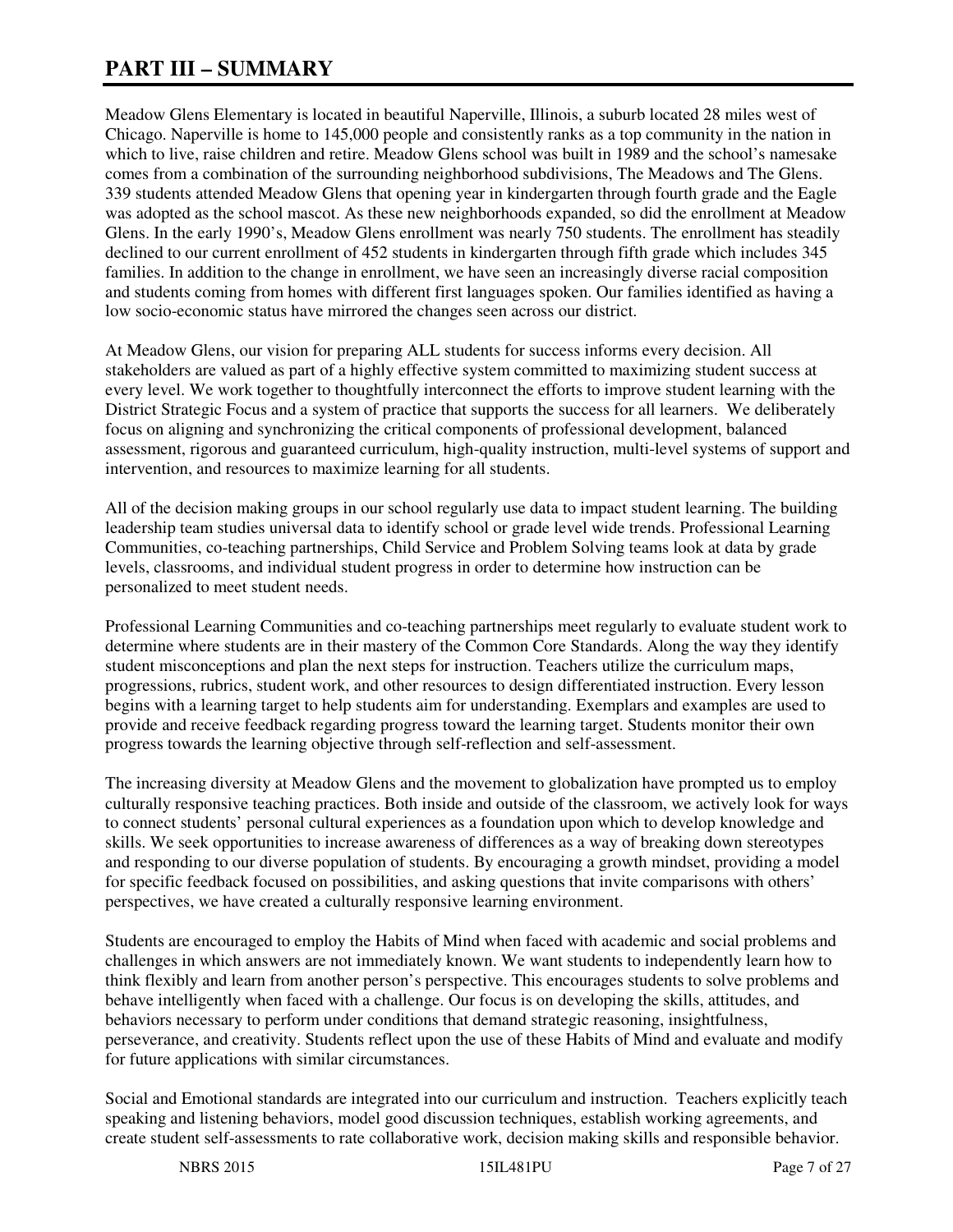Lessons include appropriate cooperative learning and collaborative work with both individual and group accountability. In addition, teachers use the Nurtured Heart Approach with students by setting clear expectations and intentionally giving energy and recognition to students by maintaining focus on the positive. At Meadow Glens, we developed school-wide behavior expectations for students, S (safety), O (ownership), A (acceptance), R (respectful behavior), that have been tailored for all school settings and translated into student-friendly words. Students hold each other accountable for upholding the expectations. Student clubs develop a sense of civic pride, responsibility, perseverance, teamwork, and commitment through activities such as planting flowers in our park and visiting local nursing homes during the holidays.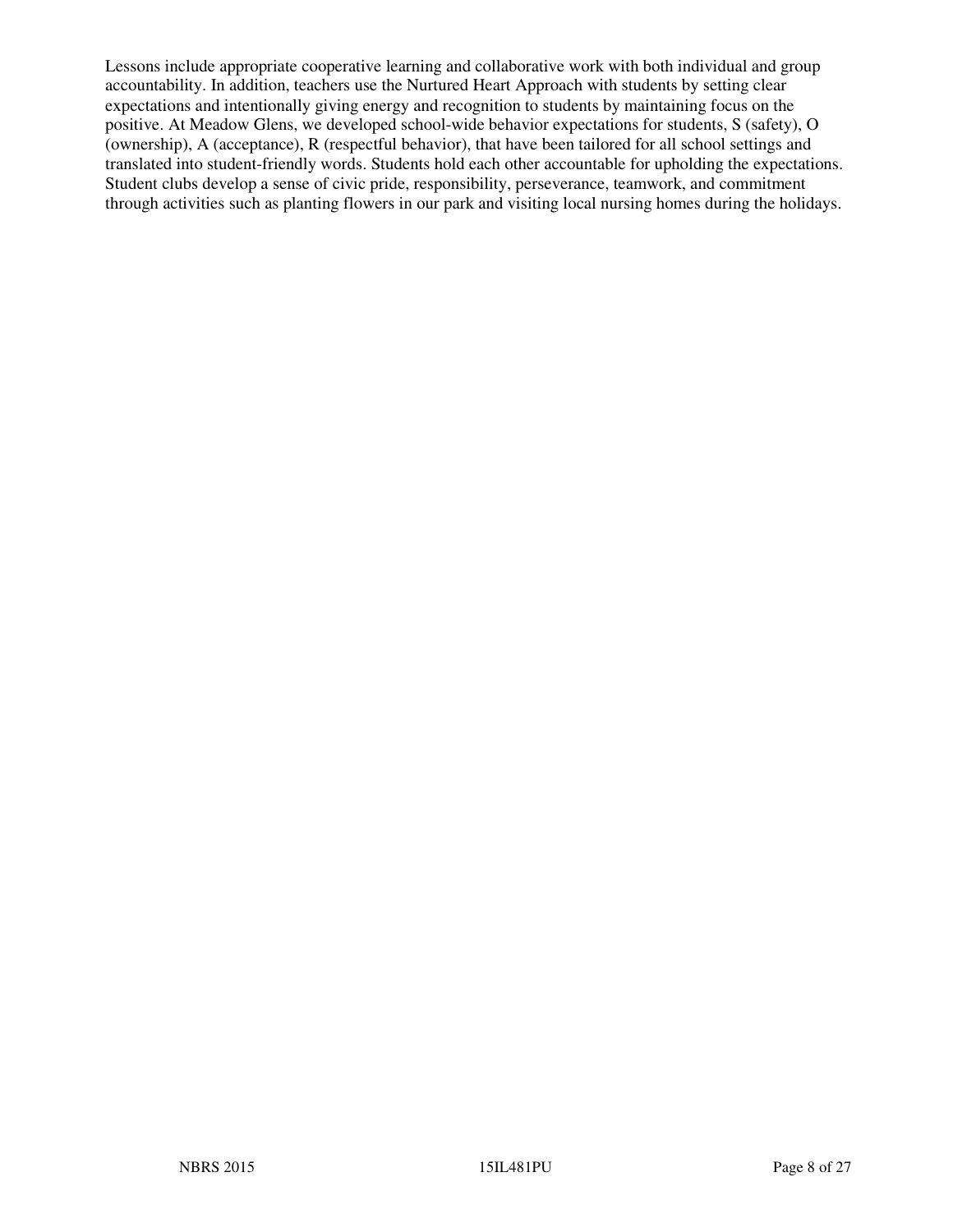#### **1. Core Curriculum:**

At Meadow Glens our reading and language arts curriculum is driven by the Common Core State Standards (CCSS). For reading instruction, teachers use Schoolwide Units of Study as the basis for guiding students toward mastery of standards. Each Schoolwide Unit offers five to seven mentor texts that teachers use in a series of lessons designed to grow student comprehension skills and strategies and to move students along in the progressions of meeting standards. Within a workshop format, teachers use information gained during individual student conferences and student discussions as formative assessments to determine instructional needs. Teachers then, plan further minilessons, guided reading groups, and strategy groups aimed at increasing student progress toward mastery of standards.

The CCSS Reading Foundational Standards serve as the basis of our word study program. Teachers in grades K-3 employ the Words Their Way program to help students meet these standards. Across a grade level, students are placed into developmentally appropriate groups to work on specific word analysis skills so that they can recognize and read grade-appropriate words. The cross-class groupings allow teachers to adjust instruction to meet students' diverse learning needs as they master phonics and word analysis skills. Our 4th and 5th grade teachers use Building Vocabulary to stretch our students' word analysis skills as they learn common Greek and Latin bases and affixes.

For writing, our curriculum resource is the Units of Study in Opinion, Information, and Narrative Writing written by curriculum developers from the Teachers College Reading and Writing Project. This resource was chosen because it is a workshop curriculum that closely aligns to the CCSS writing and language standards. Teachers first use the designed minilessons and then use daily feedback received during individual writing conferences to create other minilessons to meet student needs as they progress in their ability to write in one of the modes. Additionally, each unit offers students the opportunity to self-assess their writing progress along the way and teachers and children jointly set goals based on student selfassessment. Teachers and students then monitor progress toward the goals through on-going conferences and small group work.

In math we use the Math Expressions resource which is aligned to the CCSS. The lessons build toward students' development of conceptual knowledge, one of the instructional shifts found in the CCSS. Teachers and students monitor learning progress as students are asked to prove their understanding of the daily learning target. Based on information gained from formative assessments, teachers plan for small group instruction to further scaffold learning or to extend learning. At some grade levels teachers flexibly share students across the grade to better meet individual needs. Moreover, in order to meet the CCSS shifts of focus, deep understanding, and application teachers use problems that offer students opportunities to use their math knowledge in real word situations and grow in their use of math practices.

Our science curriculum is based on the Illinois Learning Standards for Science. Life science, physical science, and earth and space science units developed by Science Companion are the primary resource used to teach students to inquire about the world. Students actively construct knowledge through the inquiry process. They observe, question, investigate, problem solve, predict, evaluate, reflect, and communicate ideas. Most importantly, student learning is applied to their lives so that they can make sense of the world. All learners are considered as teachers offer more or less scaffolds as necessary. A recent change in our curriculum reflects STEM learning. Our 4th and 5th grade teachers use Mindstorm Legos. Students build robots and program them to do certain tasks in trial runs. Based on results, students need to problem solve and make adjustments.

Our social science curriculum is based on the Illinois Learning Standards for Social Science and units created by district teacher teams. The units center on major themes such as Power, Change, Relationships, and Movement and engage students in thinking about guiding questions. To find answers to the guiding questions, students listen to read alouds, watch videos, read texts, and engage in discussions. They demonstrate knowledge through creating products such PowerPoints, iMovies, posters, reports, etc. Teachers ensure all learners are successful through small group instruction to reteach or extend learning.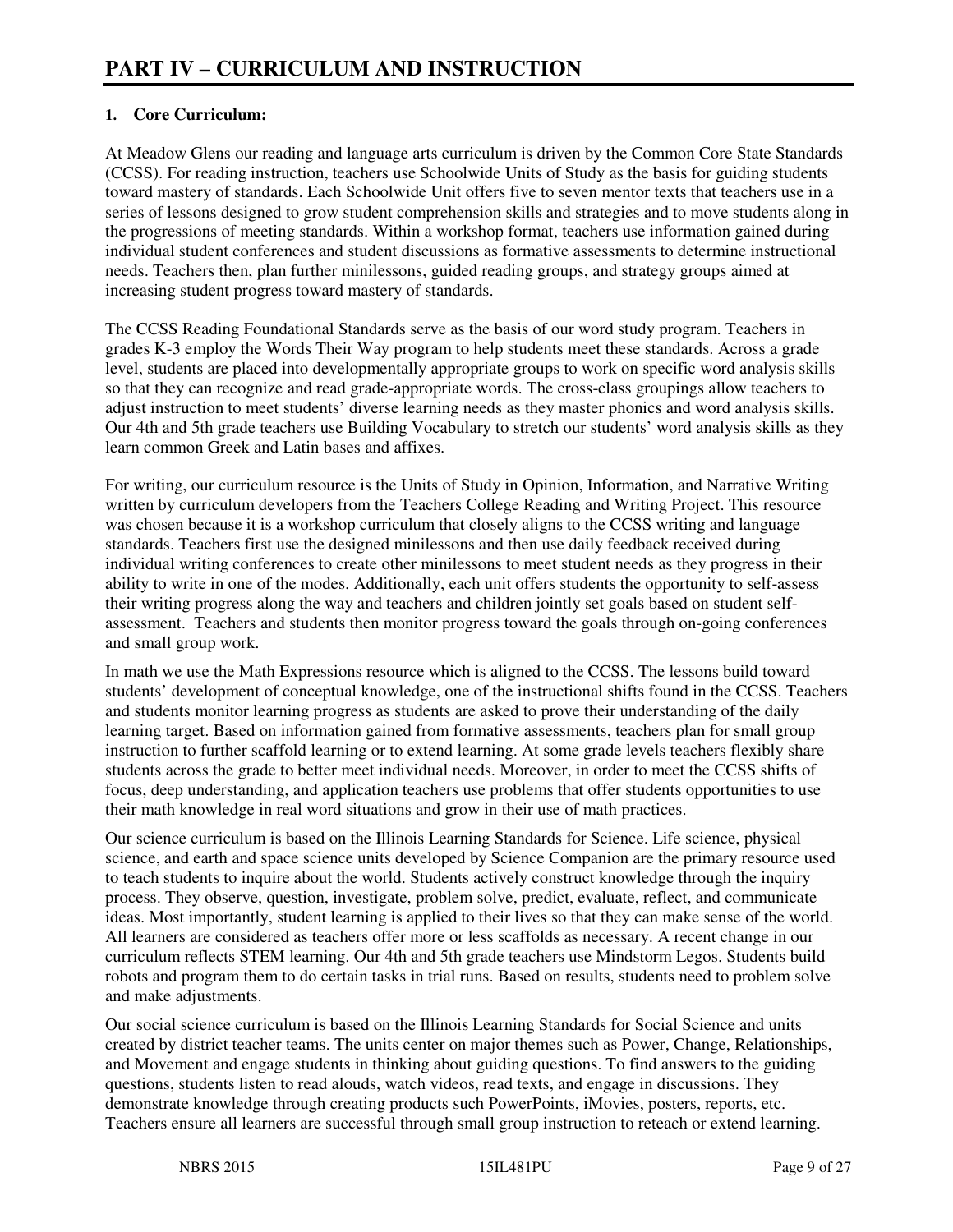#### **2. Other Curriculum Areas:**

The music curriculum is driven by the Illinois Learning Standards for Fine Arts and the National Standards for Art Education. The curriculum in divided into four strands: creating, producing, responding and connecting. Within each strand, students learn about the elements of music which include rhythm, melody, tempo, dynamics, form, tone color, and texture. As they perform they use voice, movement, and instruments to progress in their understanding of the elements. In creating, they learn to improvise and compose music, first through simple letter patterns and symbols, and then through use of musical notation. By third grade students participate in a recorder unit where they grow in their use of musical notation and the musical elements. In fourth grade students use technology in responding to and creating music using the Garage Band program. Music class takes place twice a week for 30 minutes per class.

In fourth and fifth grade all students are offered an additional music opportunity when they can choose to play a string or wind instrument. These students continue their regular music class, and have an additional weekly 30-minute small group lesson with their instrument where they learn proper playing techniques and work on musical pieces. Students in band or orchestra also have a weekly 45-minute whole group class where they learn to be a member of large ensemble.

Art is another fine arts curricular area that allows all children to develop knowledge and skills in a specialized area. Like the music curriculum, the art curriculum is led by the Illinois Learning Standards for Fine Arts and the National Standards for Art Education. The curriculum separates into four artistic processes: creating, producing, responding, and connecting. As students advance through the curriculum they learn the art elements and use various media. When they learn about a particular media, they learn to use necessary tools and techniques while being encouraged to use creativity and originality. The art curriculum is a looping curriculum where each year, children build on what they learned the previous year with the elements and different media. For example, in primary grades as students work with 4-D media or time art, they may learn to use a drawing program or an app to apply elements of line, space, and color. In subsequent grades, students again produce 4-D art, but may use digital photography or animation techniques while still applying the art elements. Art class takes place once a week for 60 minutes.

All students participate in physical education class twice a week for 30 minutes and also participate daily in 15 minutes of physical activity outdoors. In the gym students learn that if you have your health, you have everything. The Physical Education curriculum is guided by the Illinois Learning Standards for Physical Development and Health. The curriculum contains three physical development areas: physical fitness, teambuilding, and health-enhancing activities. Activities in the area of physical fitness ensure students develop knowledge and skills related to cardiovascular endurance, flexibility, muscular strength, and muscular endurance. Similarly as students participate in team-building activities they develop social skills of cooperation, demonstrating respect, and self-awareness. As students participate in health-enhancing physical activities, they learn rules and procedures for various activities while learning specific movement necessary for the activity. Often, in a unit, the basic physical areas overlap. For example, students in grades 3-5 participate in a rock climbing unit. They use the climbing wall to learn climbing techniques and safety guidelines associated with climbing. Along the way, they grow in their muscular strength, endurance, and flexibility while working on social skills like self-awareness and cooperation.

The library media program is the last curricular area that includes all students. Our Library Resource Center (LRC) director follows the Illinois Standards-Aligned Instruction for Libraries which was recently revised to align to the CCSS. During the 30 minute per week class, the LRC director incorporates information literacy skills in lessons. These lessons are designed to teach skills and knowledge in accessing information, evaluating information, using information, appreciation of literature, and using electronic media safely and ethically. At times, the LRC director collaborates with teachers to integrate information literacy skills into a writing unit, a reading unit, or with a unit that has an aspect of inquiry included.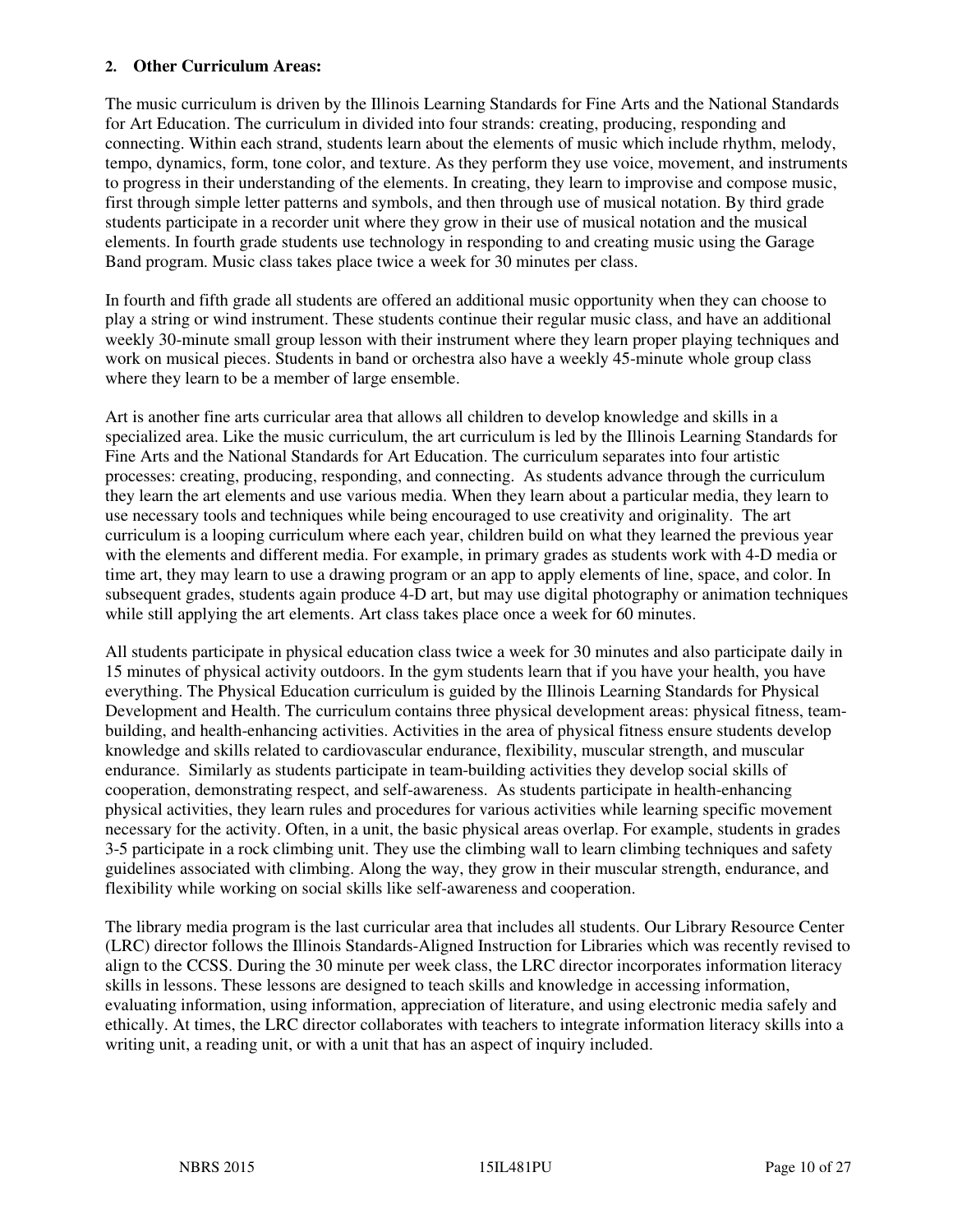#### **3. Instructional Methods and Interventions:**

The workshop model is used in reading and writing. Workshop begins with minilessons; small periods of whole group instruction teaching skills that will move students along progressions toward mastering standards. Students then have stretches of time to read and write utilizing skills taught in minilessons. During this time, teachers confer individually with students to coach next steps or teachers instruct small groups to scaffold learning or to shift students toward next levels of understanding. Teachers continually monitor student progress through feedback they receive from conferences and small group instruction and adjust instruction along the way to meet individual student needs.

Literacy instruction in grades K-1 is supplemented by an additional 25 minutes of small group instruction, an intervention for all students. Our two reading specialists join with a classroom teacher and instructional assistant to offer small group instruction to approximately five to eight. Teachers target instruction centered on the reading standards, the foundational standards, and student progress toward those standards. Formative assessments guide teachers in knowing when to move students to other groups and what skills to reinforce, teach, and extend.

Differentiation occurs because teachers make use of formative assessments. In individual classrooms, it is common to see a teacher or an instructional assistant with a small group of students either providing opportunities for extending learning or providing scaffolds to support learning. In math teacher teams together analyze evidence of student learning and sometimes decide to have students regroup across the grade in order to better meet student needs. Other times, teams design learning opportunities that meet small groups' needs within the classroom.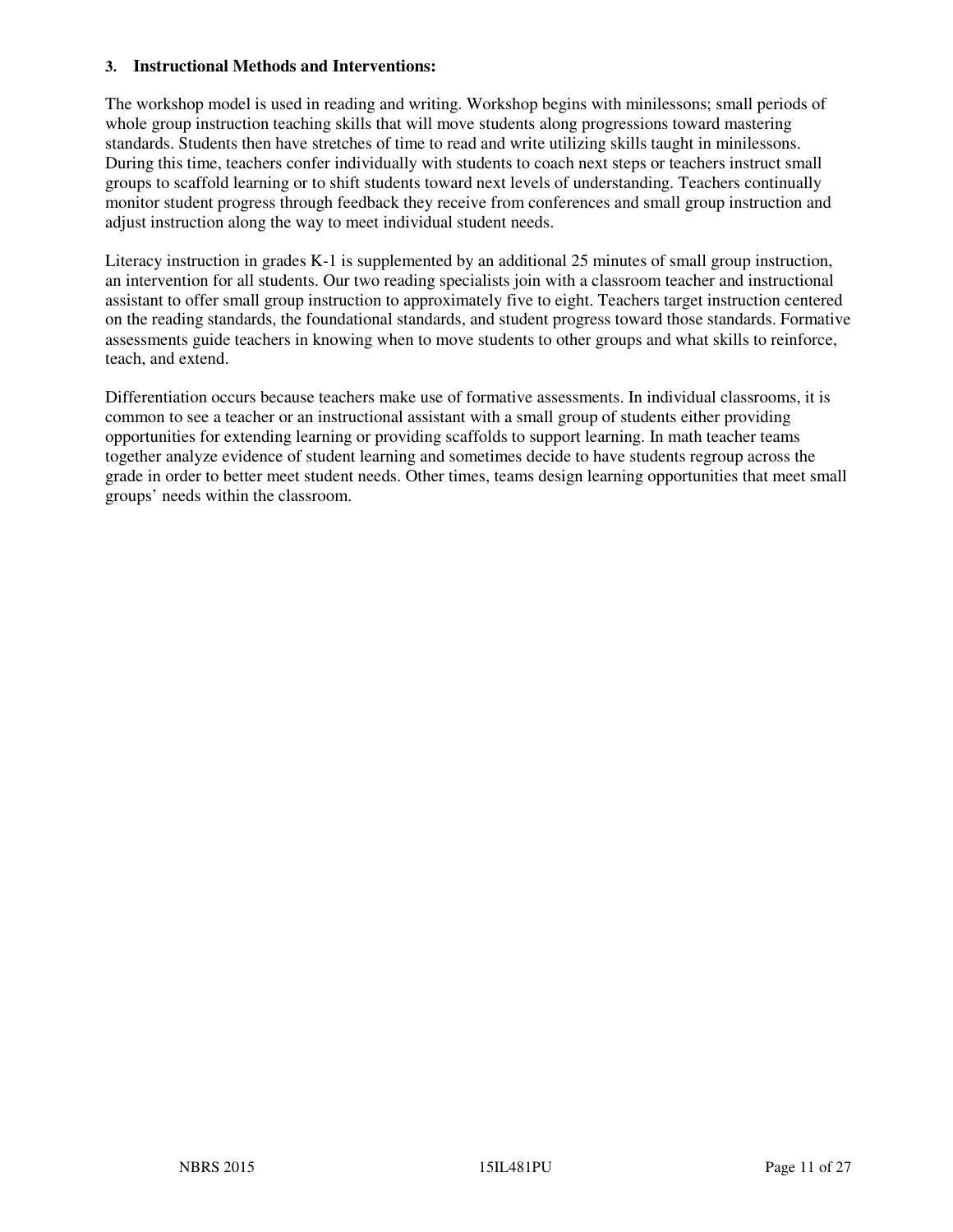#### **1. Assessment Results Narrative Summary:**

Until the current school year, Illinois required that students in third through eighth grades take the Illinois Standards Achievement Test (ISAT) annually in reading and math, to measure student achievement. The performance levels on the assessment are designated as follows: Academic Warning, Below Standards, Meets Standards, and Exceeds Standards. Our school and district consistently score well above the state average on the standardized assessments. On average, over 90% of Meadow Glens students fall within the Meets and Exceeds Standards category and on average over 40% of students score within the Exceeds Standards category.

In 2012, 96% of our students performed at Meet/Exceeds overall on ISAT. Several changes to ISAT were made for the 2013 testing year with the purpose of increasing rigor to be in alignment with the upcoming Common Core assessment. The first change was a raise in cut scores for the four levels of performance. In addition, twenty percent of both reading and math questions aligned to Common Core and were included as part of students' scores/results. This change in the ISAT performance expectations resulted in school districts throughout the state seeing a decline in students' performance as compared to previous years. Although we saw a decline, our Meets/Exceeds percentages were still well above the state. 88% of Meadow Glens students achieved a Meets/Exceeds range score compared to 59% at the State level.

Despite the increased performance expectations for ISAT, the overall ISAT performance for the 2014 testing year showed that 93% of our students performed at the Meets and Exceeds Standards category which was an improvement from 88% of students from the 2013 testing year. Because we only have two subgroups reported on ISAT, we disaggregated the data to determine which unidentified subgroups were in need of additional instructional support which would help them meet expectations on ISAT.

#### **2. Assessment for Instruction and Learning and Sharing Assessment Results:**

Our fundamental goal of maximizing learning for all students is grounded in the continuous improvement model and is designed to promote shared responsibility for student achievement. Communication regarding student achievement and progress is shared at a Board of Education Meeting, conferences, report cards, newsletters, and the school webpage. Parents are informed of how to read the assessments and the intended use at school. Our building leadership team looks at student ISAT data to identify achievement gaps, trends, and overall reading and math needs. In addition, all decision making groups look at local assessments three times a year to help guide instruction and identify students that may be performing above or below grade level expectations and implement a strategic plan for responding to their specific needs. Our response plan starts with good first teaching in the classroom. For example, in reading, all classroom teachers administer Words Their Way, Fountas & Pinnell, and grade level specific assessments for diagnostic information. Students are grouped for reading and word study according to performance and strategy need and differentiated instruction is planned at the level indicated by the diagnostic assessments. Benchmark levels are set for established checkpoints throughout the year. For the small population of students that fall below established benchmark, parents are notified of the specific classroom concerns and a response plan with classroom intervention(s) and eligibility for supplemental support is determined with input from the teacher, specialists, parents and student if appropriate. The classroom teacher documents student progress and if, with the interventions, the student's performance still falls below established benchmarks a formal problem solving plan is created. The classroom teacher comes prepared to describe a student's performance using records of oral reading, reading/writing conference notes, checklists, student work, formative/summative assessments, and any proven accommodations to streamline the problem solving team's next steps.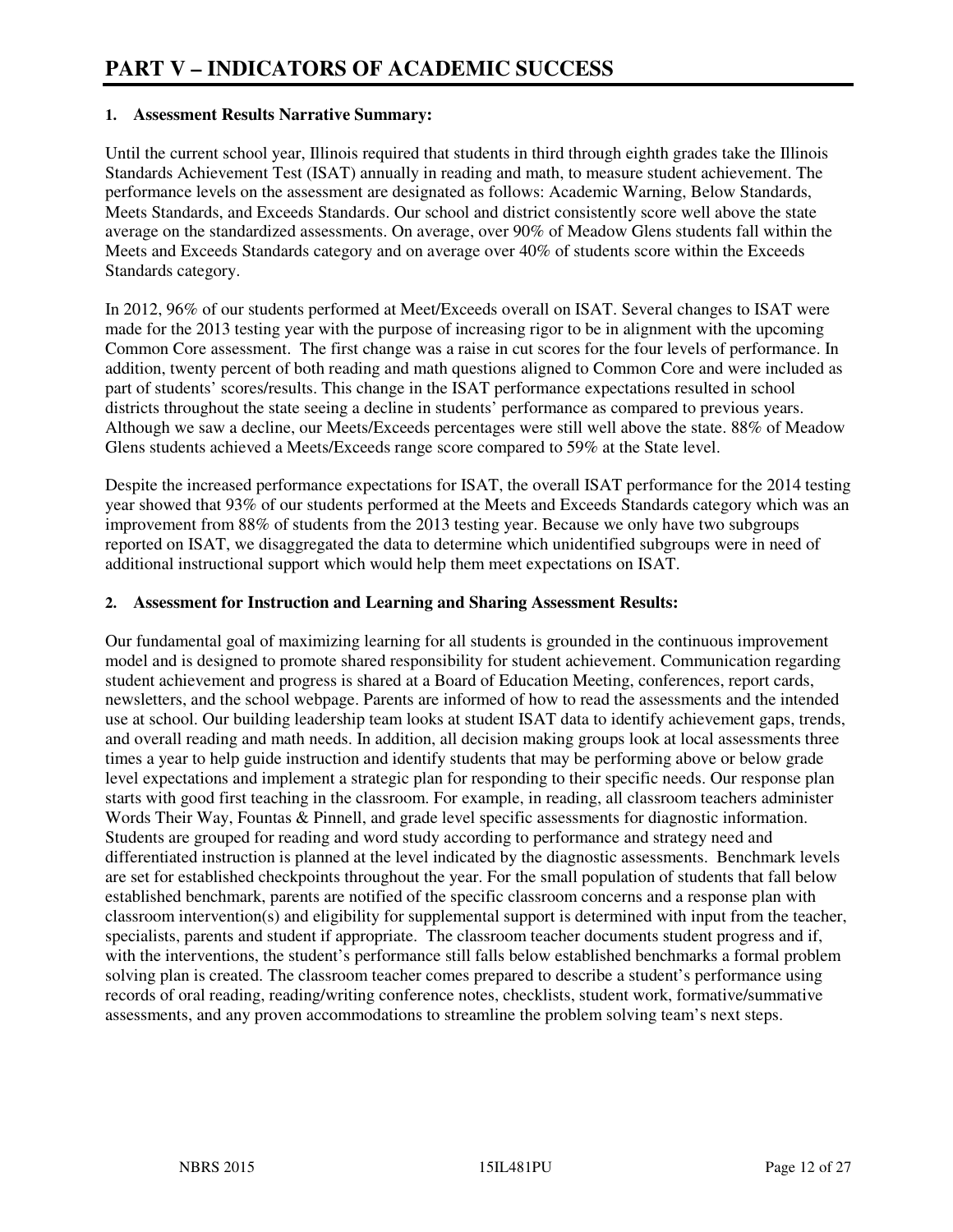### **1. School Climate/Culture**

From the moment you walk in the front door of Meadow Glens Elementary School you are aware of the focus on and celebration of student learning and the pride we take in our school. The floors are gleaming, an eagle mural created by all students hangs in the lobby, a video displaying students' collaborative work is playing and the teachers are meeting in the hallway discussing and sharing best practices and successful lessons. As you continue walking through the front lobby to the main office, you hear the office staff welcoming students by saying, "Good Morning! We are so happy you are at school today. Make it a great day!" Two students walking towards their classroom are talking about the innovative idea they are creating to present to the "Shark Tank", a school club. Several parents and retired community members are signing in to volunteer their help in classrooms and throughout the school. If you peek into the office, you hear the principal encouraging two teachers to experiment with a new approach and to share their discoveries with their colleagues. Right next to the principal's door is a sign that reads, "Choose to see the possibilities". There are many aspects that define the culture at Meadow Glens, but this mindset reflects the conversations and work of the school.

As teachers focus on engaging students in purposeful learning, they look for opportunities for students to solve problems together and use their different perspectives to understand and develop effective strategies. Help, support, trust, openness, collective reflection and value are at the heart of the collaborative school culture for students and staff at Meadow Glens. Collaborative thinking is at the core of instructional planning for students; through collaborative inquiry, students become aware of different perspectives and learn from each other as much as they do from other sources. Discussions among students challenge their preconceived ideas, biases, and prejudice while promoting social, emotional, and moral development. Classrooms offer opportunities for students to recognize greatness in each other as evidenced by compliment jars and bulletin boards that showcase children's positive attributes as noted by their peers. New student tours, social gatherings, peer and parent partnerships, and recently revised school mission and vision statements welcome children and their families and encourage their active involvement in the Meadow Glens community. Our vision statement, "Preparing All Students for Success", reflects the common values of all stakeholders.

#### **2. Engaging Families and Community**

Three specific partnerships established at Meadow Glens help to support student success and school improvement: School Family Community Partnership (SFCP), Home & School, and HURRAH. The School Family Community Partnership is an organization composed of staff and parent volunteers working together to provide activities for students, families and community members for the purpose of enriching the students' experiences and supporting the school improvement plan. Most recently this partnership organized our first-ever event dedicated to science, technology, engineering and math (STEM). The event included approximately 30 participants including but not limited to; Exelon, Alcatel-Lucent, Society of Women Engineers, NNHS Huskies Robotics Team, First Lego League and Motorola. A finale, "Mr. Freeze Cryo Show", was provided by Fermi lab. For the past several years, SFCP has planned and organized a reading incentive program sponsored by the Kane County Cougars. In addition, SFCP has compiled two TIP Sheets to answer commonly asked questions and inform parents and students of opportunities for involvement. Parent buddies have been established to support and connect new families with others in the school. Our Home & School partnership enhances the school experience of our students by volunteering time and sponsorships resulting in assemblies, field trips and resources in support of the ever-changing needs of our diverse student population. HURRAH [Happy, Upbeat Retirees (and other) Residents Actively Helping] is the acronym used for the retirees that serve as tutors, mentors, readers and partners in supporting the success of ALL of our students. The HURRAH volunteers at Meadow Glens have previously acquired skills and experiences that lend real-world substance to our classrooms.

School administrators coordinate communication with both internal and external stakeholders to highlight the positive, forward-looking, and enriching work happening at Meadow Glens. Local Veterans and their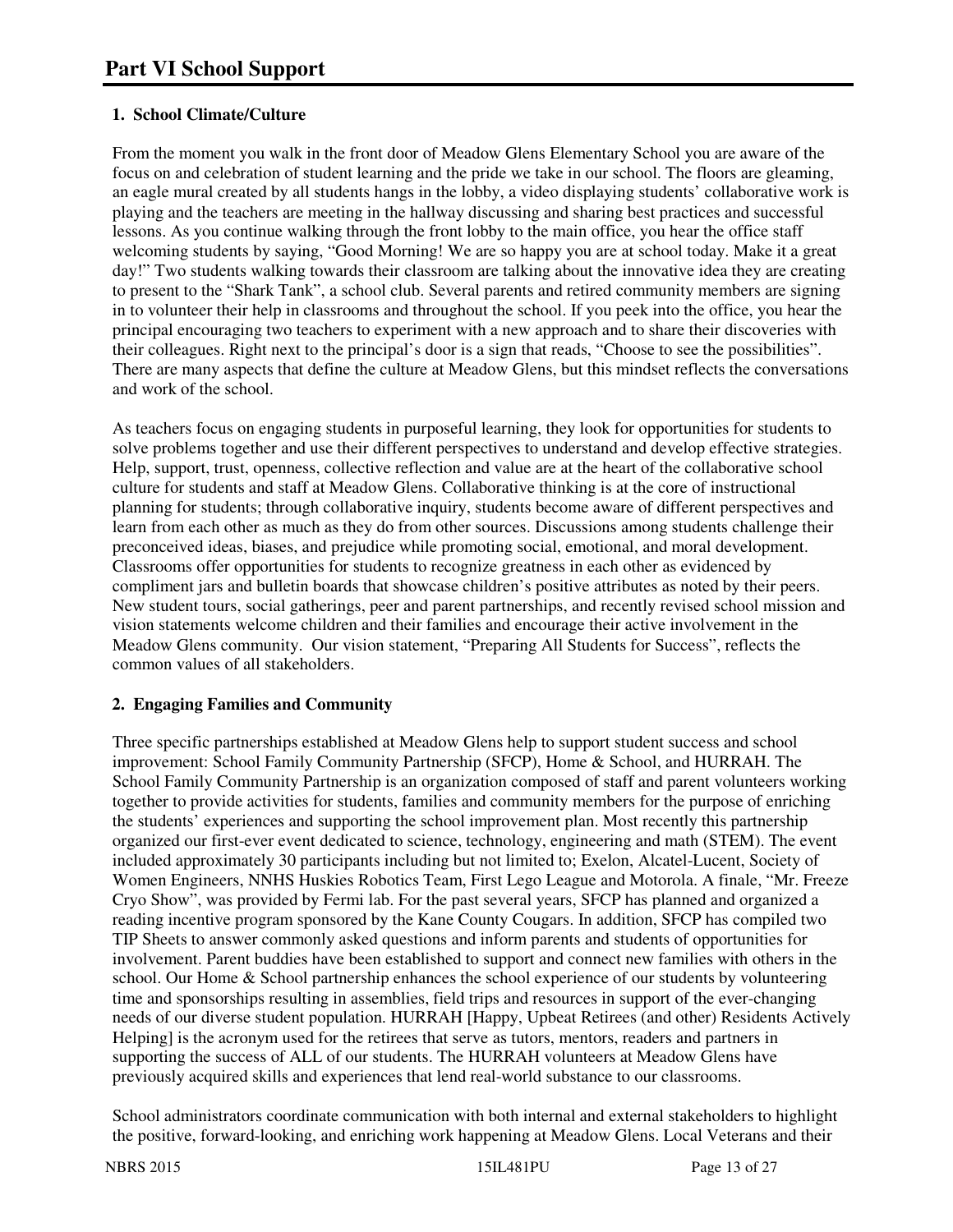families are invited to a special recognition ceremony on Veterans Day. Students learn the history of the day, the significance of TAPS, and get a first-hand look at the men and women in our community who have served in the armed forces. Meadow Glens administrators work closely with several local colleges and universities. Meadow Glens provides future educators with a school setting in which they observe high quality instruction. College students are mentored by teachers who have a genuine interest in helping to create the next generation of educators and who take all potential opportunities to expose Meadow Glens students to the most up- to-date instructional strategies.

#### **3. Professional Development**

At Meadow Glens we have worked together to create a learning network that supports students, staff, and parents by combining the efforts to improve student learning with the District Strategic Focus, the school improvement plan, and a comprehensive system of practice that supports the success of all learners. This comprehensive system of practice synchronizes and deliberately aligns our rigorous district curriculum developed from the Common Core Standards, common assessments, high-quality instruction, multi-level systems of support, and continuous and embedded professional learning

Before the beginning of a new school year, our building leadership team determines the professional learning goals, tasks, and commitments for the upcoming school year. The professional learning supports the school improvement plan and increase continuity of practices, resources and responsibility for closing the achievement gap. We commit to providing opportunities for staff to engage in professional study, reflection, collective problem-solving and meaningful learning.

Naperville 203 and Meadow Glens are committed to a systematic approach to professional learning by providing training, self-paced tools, job-embedded learning, and application focused on school improvement. As we roll out new curriculum and approaches to instruction, professional learning is provided to attain the necessary knowledge for implementation. Teachers attend professional conferences and district professional development sessions to deepen their knowledge base to employ instructional frameworks such as writing workshop, reading workshop, and developmental word study. Teachers can engage in self-directed and self-paced learning through online tutorials, books, videos, webinars, and journals. Professional Learning Communities, action research, coaching, learning walks, peer observations, video discussions, and lesson study support on-going and collaborative learning environments.

A comprehensive system of support and professional learning, tailored to meet the needs of new educators, is provided to prepare new teachers for success with the ultimate goal of increasing student learning. Mentors coach new teachers on best practices, curriculum, standards, and assessments that align to school and district goals.

To build capacity for sustained quality professional learning, blocks of shared time to plan with colleagues were provided by building leadership. Allocations within the budget were set aside to purchase professional books, guest presenters, workshops, and conferences. A full-time instructional coach partners with teachers and teams to provide job-embedded and ongoing professional learning. The ultimate goal in designing professional learning at Meadow Glens is for teachers and administrators to become keen observers, informed practitioners, and responsive advocates for all students.

#### **4. School Leadership**

The leadership structure at Meadow Glens is grounded in continuous improvement of classroom teaching and improved student learning within the context of whole-school improvement. The improvement of teaching and learning within every classroom comes from many individuals and groups who take on leadership roles to support numerous initiatives and tasks at Meadow Glens. Our school improvement plan identifies the decision-making groups within our school as the Building Leadership Team, Principal Advisory Committee, Child Service Team, Problem Solving Team, Professional Learning Communities, and Co-teaching partnerships. In addition, Home & School and SFCP are an integral part of school leadership that help to align outside resources, programs and activities with the overall school improvement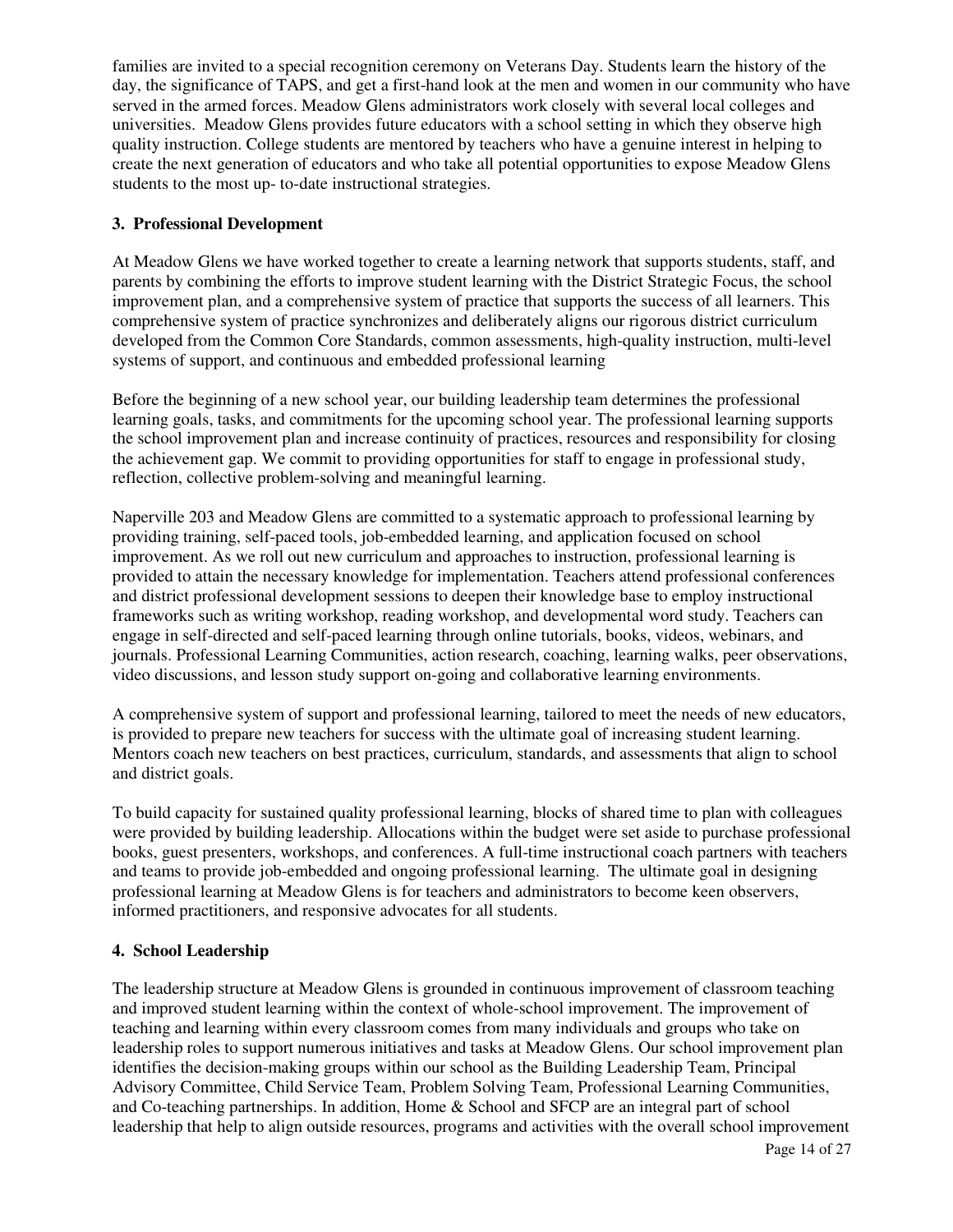plan. Leadership at Meadow Glens goes far beyond administrators and those in formal positions of leadership. Parents, students, community members, teachers and principals all take on leadership roles and are essential in building and sustaining success for all students.

At Meadow Glens, we acknowledge that any success we have had as a school does not belong to a single person, but to the collective efforts of many individuals and groups. Our Building Leadership Team thoughtfully interconnects the separate components supporting student learning into prioritized goals and tasks. Decision-making groups synchronize the use of data to inform decisions about school improvement and professional development needs. The success of grade level Professional Learning Communities and co-teaching partnerships is, in part, due to building capacity and ownership through cumulative learning. Their focus is aligned to utilizing data, using common assessment criteria, and improving student achievement. The PLC members hold one another accountable for discussions with a depth of discourse that focuses each other on student work and growth for each individual student.

The entire school community is committed to improved student learning and holds one another mutually accountable for the success of all students. In fact, students set measurable learning goals for improved achievement and take ownership in reflecting and creating a well-defined plan for reaching their goals. Parents work together with the school to lead activities and events that enrich the students' school experiences and support the school improvement plan. The informal leaders at Meadow Glens are encouraged to act as coaches and mentors, observe classrooms to provide feedback on instruction, and support implementation of best practices. The principal and assistant principal seeks to empower the leadership potential of all stakeholders, especially teachers.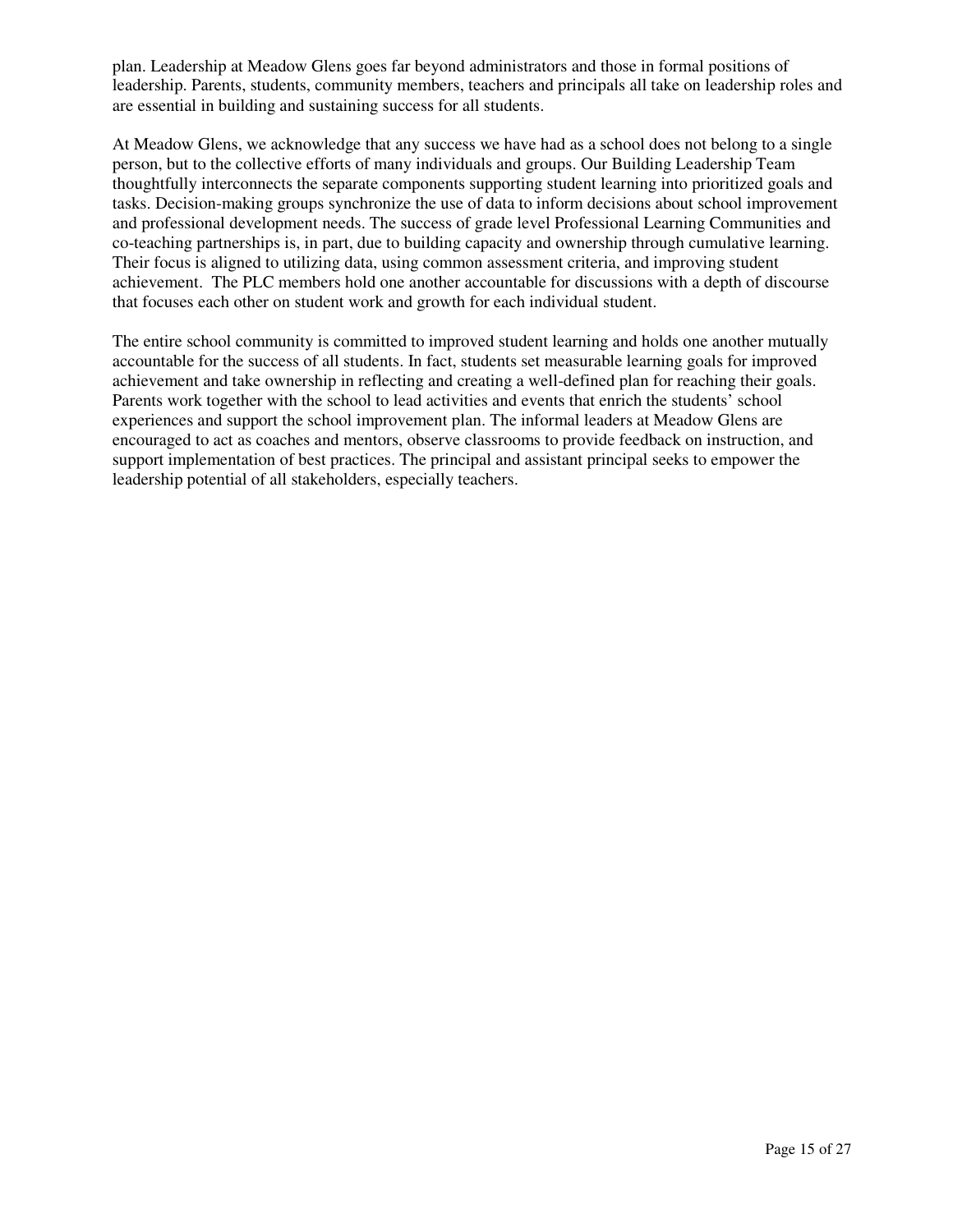| <b>Subject:</b> Math                | <b>Test:</b> Illinois Standards of Achievement |
|-------------------------------------|------------------------------------------------|
|                                     | Tests                                          |
| <b>All Students Tested/Grade: 3</b> | <b>Edition/Publication Year: 2013</b>          |
| <b>Publisher: Pearson</b>           |                                                |

| School Year                      | 2012-2013      |                | 2010-2011    | 2009-2010      |              |
|----------------------------------|----------------|----------------|--------------|----------------|--------------|
|                                  |                | 2011-2012      |              |                | 2008-2009    |
| Testing month                    | Mar            | Mar            | Mar          | Mar            | Mar          |
| <b>SCHOOL SCORES*</b>            |                |                |              |                |              |
| Meets Standard and above         | 83             | 100            | 97           | 99             | 99           |
| <b>Exceeds Standard</b>          | 27             | 78             | 75           | 73             | 71           |
| Number of students tested        | 77             | 66             | 90           | 79             | 82           |
| Percent of total students tested | 100            | 94             | 97           | 95             | 99           |
| Number of students tested with   |                |                |              |                |              |
| alternative assessment           |                |                |              |                |              |
| % of students tested with        | $\overline{0}$ | $\overline{2}$ | $\mathbf{1}$ | $\overline{0}$ | $\mathbf{1}$ |
| alternative assessment           |                |                |              |                |              |
| <b>SUBGROUP SCORES</b>           |                |                |              |                |              |
| 1. Free and Reduced-Price        |                |                |              |                |              |
| Meals/Socio-Economic/            |                |                |              |                |              |
| <b>Disadvantaged Students</b>    |                |                |              |                |              |
| Meets Standard and above         |                |                |              |                |              |
| <b>Exceeds Standard</b>          |                |                |              |                |              |
| Number of students tested        |                |                |              |                |              |
| 2. Students receiving Special    |                |                |              |                |              |
| <b>Education</b>                 |                |                |              |                |              |
| Meets Standard and above         |                |                |              |                |              |
| <b>Exceeds Standard</b>          |                |                |              |                |              |
| Number of students tested        |                |                |              |                |              |
| 3. English Language Learner      |                |                |              |                |              |
| <b>Students</b>                  |                |                |              |                |              |
| Meets Standard and above         |                |                |              |                |              |
| <b>Exceeds Standard</b>          |                |                |              |                |              |
| Number of students tested        |                |                |              |                |              |
| 4. Hispanic or Latino            |                |                |              |                |              |
| <b>Students</b>                  |                |                |              |                |              |
| Meets Standard and above         |                |                |              |                |              |
| <b>Exceeds Standard</b>          |                |                |              |                |              |
| Number of students tested        |                |                |              |                |              |
| 5. African- American             |                |                |              |                |              |
| <b>Students</b>                  |                |                |              |                |              |
| Meets Standard and above         |                |                |              |                |              |
| <b>Exceeds Standard</b>          |                |                |              |                |              |
| Number of students tested        |                |                |              |                |              |
| <b>6. Asian Students</b>         |                |                |              |                |              |
| Meets Standard and above         | 94             | 100            | 100          | 100            | 100          |
| <b>Exceeds Standard</b>          | 50             | 90             | 100          | 93             | 95           |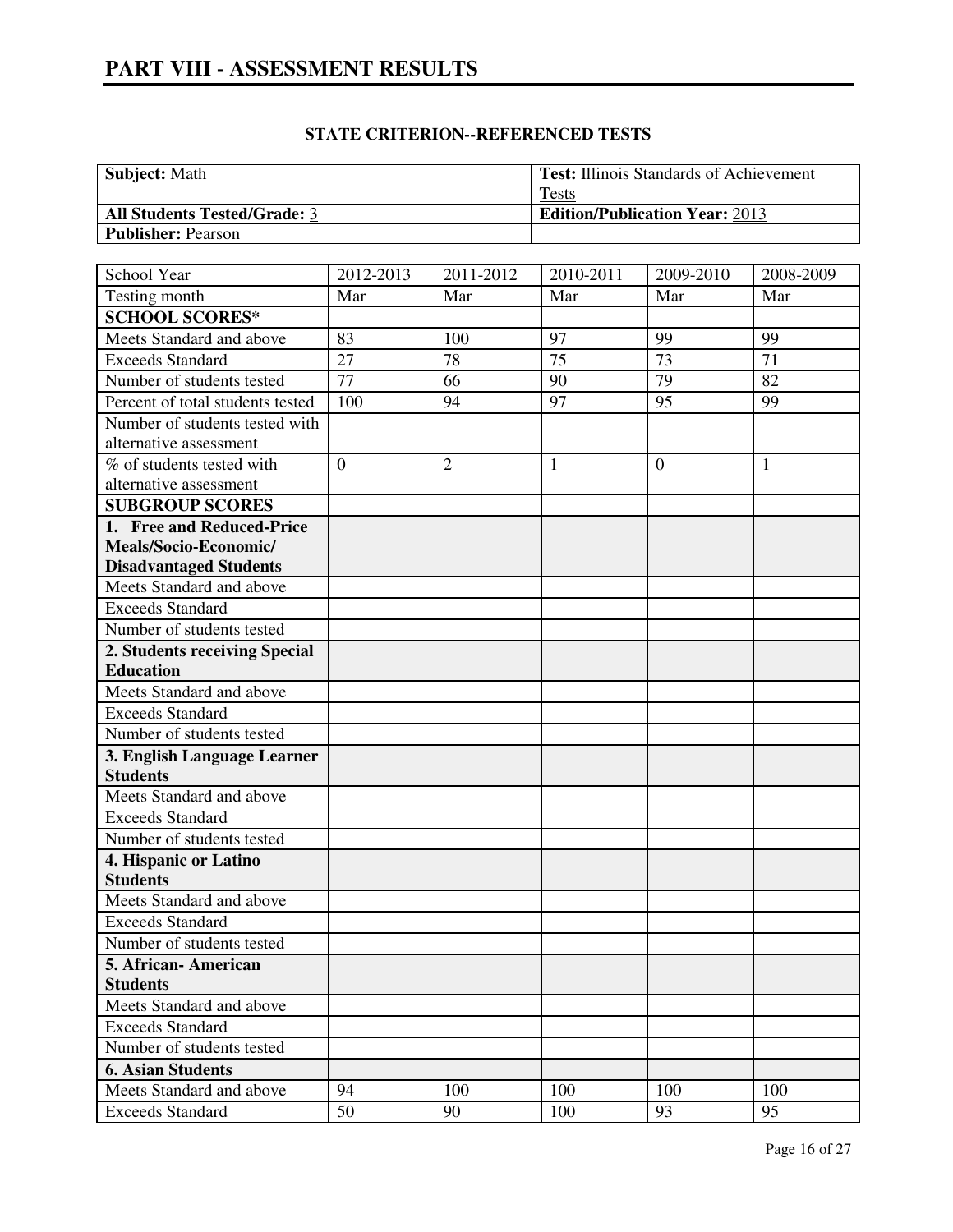| School Year                      | 2012-2013 | 2011-2012 | 2010-2011 | 2009-2010 | 2008-2009 |
|----------------------------------|-----------|-----------|-----------|-----------|-----------|
| Number of students tested        | 16        | 20        | 14        | 17        | 16        |
| 7. American Indian or            |           |           |           |           |           |
| <b>Alaska Native Students</b>    |           |           |           |           |           |
| Meets Standard and above         |           |           |           |           |           |
| <b>Exceeds Standard</b>          |           |           |           |           |           |
| Number of students tested        |           |           |           |           |           |
| 8. Native Hawaiian or other      |           |           |           |           |           |
| <b>Pacific Islander Students</b> |           |           |           |           |           |
| Meets Standard and above         |           |           |           |           |           |
| <b>Exceeds Standard</b>          |           |           |           |           |           |
| Number of students tested        |           |           |           |           |           |
| 9. White Students                |           |           |           |           |           |
| Meets Standard and above         | 84        | 100       | 97        | 98        | 98        |
| <b>Exceeds Standard</b>          | 24        | 77        | 75        | 68        | 64        |
| Number of students tested        | 50        | 39        | 63        | 54        | 37        |
| 10. Two or More Races            |           |           |           |           |           |
| identified Students              |           |           |           |           |           |
| Meets Standard and above         |           |           |           |           |           |
| <b>Exceeds Standard</b>          |           |           |           |           |           |
| Number of students tested        |           |           |           |           |           |
| 11. Other 1: Other 1             |           |           |           |           |           |
| Meets Standard and above         |           |           |           |           |           |
| <b>Exceeds Standard</b>          |           |           |           |           |           |
| Number of students tested        |           |           |           |           |           |
| 12. Other 2: Other 2             |           |           |           |           |           |
| Meets Standard and above         |           |           |           |           |           |
| <b>Exceeds Standard</b>          |           |           |           |           |           |
| Number of students tested        |           |           |           |           |           |
| 13. Other 3: Other 3             |           |           |           |           |           |
| Meets Standard and above         |           |           |           |           |           |
| <b>Exceeds Standard</b>          |           |           |           |           |           |
| Number of students tested        |           |           |           |           |           |

**NOTES:** According to the Illinois Standards of Achievement Test, subgroups with fewer than 45 students are not reported; therefore, data for free and reduced, special education, English language learner, and ethnic groups other than Asian and White are not available.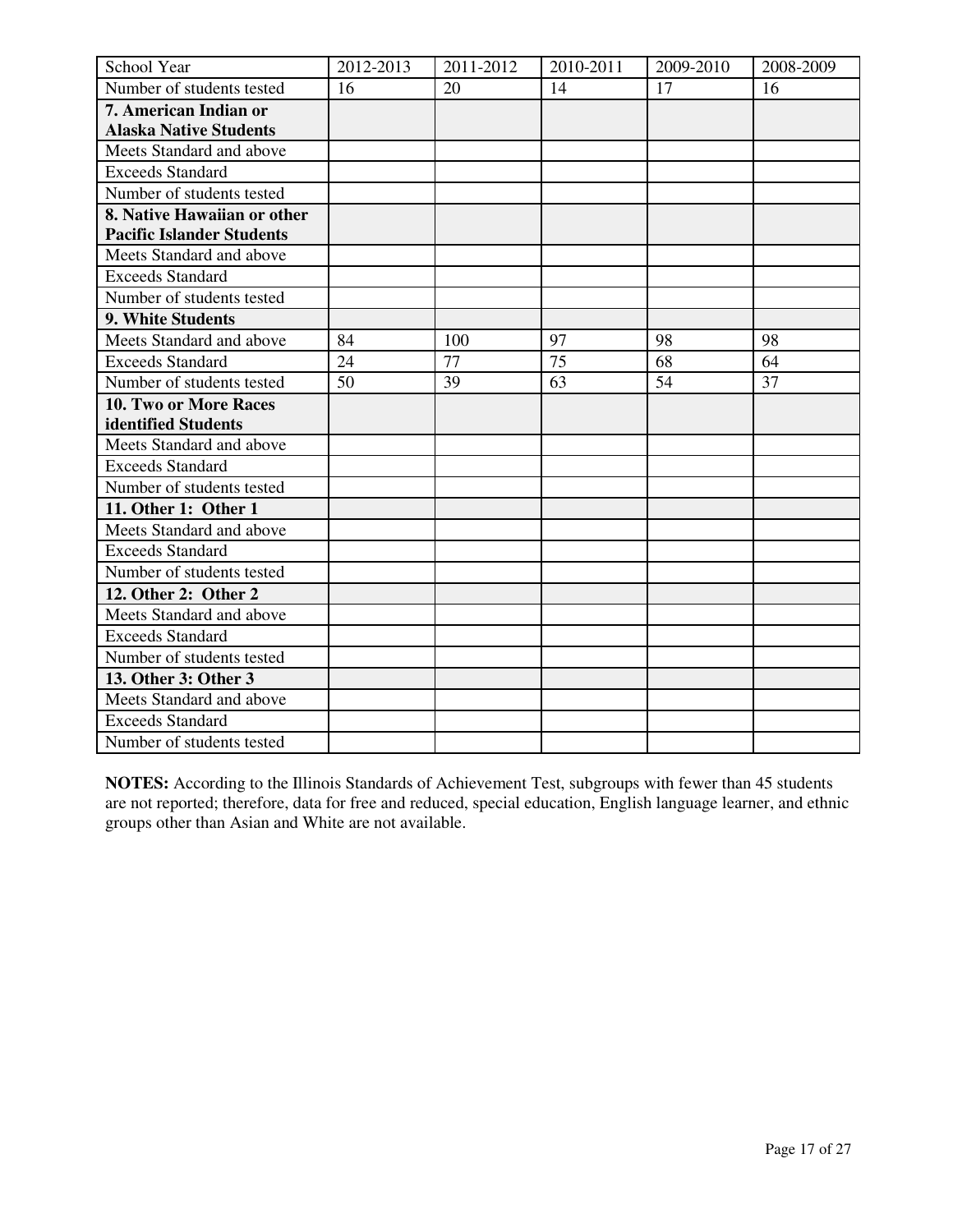| <b>Subject: Math</b>                | <b>Test:</b> Illinois Standards of Achievement |
|-------------------------------------|------------------------------------------------|
|                                     | <b>Tests</b>                                   |
| <b>All Students Tested/Grade: 4</b> | <b>Edition/Publication Year: 2013</b>          |
| <b>Publisher: Pearson</b>           |                                                |

| School Year                                       | 2012-2013    | 2011-2012    | 2010-2011      | 2009-2010 | 2008-2009      |
|---------------------------------------------------|--------------|--------------|----------------|-----------|----------------|
| Testing month                                     | Mar          | Mar          | Mar            | Mar       | Mar            |
| <b>SCHOOL SCORES*</b>                             |              |              |                |           |                |
| Meets Standard and above                          | 96           | 96           | 94             | 99        | 96             |
| <b>Exceeds Standard</b>                           | 36           | 55           | 48             | 44        | 50             |
| Number of students tested                         | 70           | 92           | 81             | 80        | 103            |
| Percent of total students tested                  | 100          | 96           | 95             | 99        | 91             |
| Number of students tested with                    |              |              |                |           |                |
| alternative assessment                            |              |              |                |           |                |
| % of students tested with                         | $\mathbf{1}$ | $\mathbf{1}$ | $\overline{0}$ | 1         | $\overline{2}$ |
| alternative assessment                            |              |              |                |           |                |
| <b>SUBGROUP SCORES</b>                            |              |              |                |           |                |
| 1. Free and Reduced-Price                         |              |              |                |           |                |
| Meals/Socio-Economic/                             |              |              |                |           |                |
| <b>Disadvantaged Students</b>                     |              |              |                |           |                |
| Meets Standard and above                          |              |              |                |           |                |
| <b>Exceeds Standard</b>                           |              |              |                |           |                |
| Number of students tested                         |              |              |                |           |                |
| 2. Students receiving Special                     |              |              |                |           |                |
| <b>Education</b>                                  |              |              |                |           |                |
| Meets Standard and above                          |              |              | 60             |           |                |
| <b>Exceeds Standard</b>                           |              |              | 10             |           |                |
| Number of students tested                         |              |              | 10             |           |                |
| 3. English Language Learner                       |              |              |                |           |                |
| <b>Students</b>                                   |              |              |                |           |                |
| Meets Standard and above                          |              |              |                |           |                |
| <b>Exceeds Standard</b>                           |              |              |                |           |                |
| Number of students tested                         |              |              |                |           |                |
| 4. Hispanic or Latino<br><b>Students</b>          |              |              |                |           |                |
| Meets Standard and above                          |              |              |                |           |                |
| <b>Exceeds Standard</b>                           |              |              |                |           |                |
|                                                   |              |              |                |           |                |
| Number of students tested<br>5. African- American |              |              |                |           |                |
| <b>Students</b>                                   |              |              |                |           |                |
| Meets Standard and above                          |              |              |                |           |                |
| <b>Exceeds Standard</b>                           |              |              |                |           |                |
| Number of students tested                         |              |              |                |           |                |
| <b>6. Asian Students</b>                          |              |              |                |           |                |
| Meets Standard and above                          | 96           | 100          | 94             | 100       | 100            |
| <b>Exceeds Standard</b>                           | 54           | 80           | 77             | 88        | 95             |
| Number of students tested                         | 24           | 15           | 17             | 15        | 21             |
| 7. American Indian or                             |              |              |                |           |                |
| <b>Alaska Native Students</b>                     |              |              |                |           |                |
| Meets Standard and above                          |              |              |                |           |                |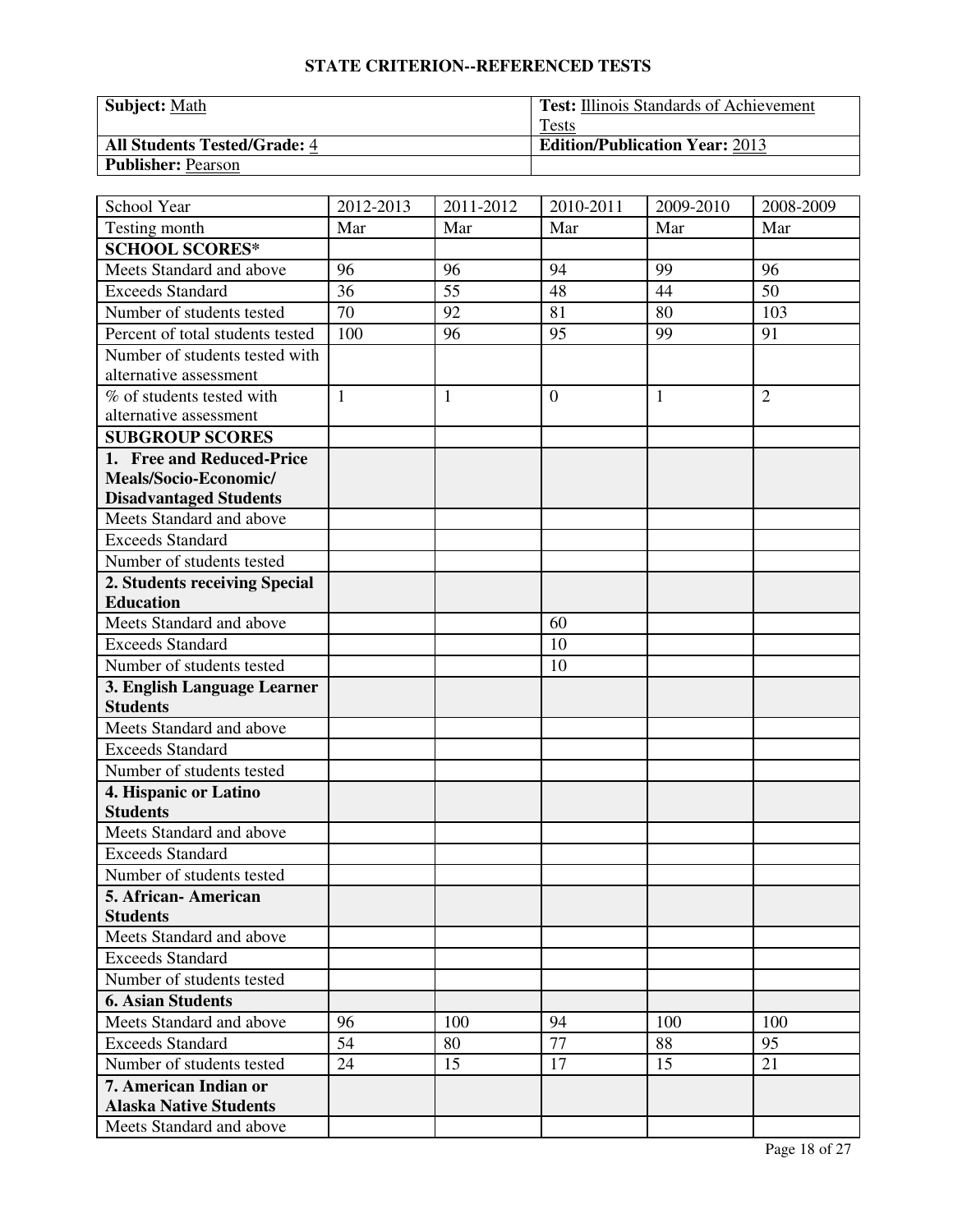| School Year                      | 2012-2013 | 2011-2012 | 2010-2011 | 2009-2010 | 2008-2009 |
|----------------------------------|-----------|-----------|-----------|-----------|-----------|
| <b>Exceeds Standard</b>          |           |           |           |           |           |
| Number of students tested        |           |           |           |           |           |
| 8. Native Hawaiian or other      |           |           |           |           |           |
| <b>Pacific Islander Students</b> |           |           |           |           |           |
| Meets Standard and above         |           |           |           |           |           |
| <b>Exceeds Standard</b>          |           |           |           |           |           |
| Number of students tested        |           |           |           |           |           |
| 9. White Students                |           |           |           |           |           |
| Meets Standard and above         | 95        | 95        | 93        | 98        | 95        |
| <b>Exceeds Standard</b>          | 26        | 52        | 40        | 34        | 53        |
| Number of students tested        | 42        | 63        | 56        | 56        | 70        |
| <b>10. Two or More Races</b>     |           |           |           |           |           |
| identified Students              |           |           |           |           |           |
| Meets Standard and above         |           |           |           |           |           |
| <b>Exceeds Standard</b>          |           |           |           |           |           |
| Number of students tested        |           |           |           |           |           |
| 11. Other 1: Other 1             |           |           |           |           |           |
| Meets Standard and above         |           |           |           |           |           |
| <b>Exceeds Standard</b>          |           |           |           |           |           |
| Number of students tested        |           |           |           |           |           |
| 12. Other 2: Other 2             |           |           |           |           |           |
| Meets Standard and above         |           |           |           |           |           |
| <b>Exceeds Standard</b>          |           |           |           |           |           |
| Number of students tested        |           |           |           |           |           |
| 13. Other 3: Other 3             |           |           |           |           |           |
| Meets Standard and above         |           |           |           |           |           |
| <b>Exceeds Standard</b>          |           |           |           |           |           |
| Number of students tested        |           |           |           |           |           |

**NOTES:** According to the Illinois Standards of Achievement Test, subgroups with fewer than 45 students are not reported; therefore, data for free and reduced, English language learner, and ethnic groups other than Asian and White are not available.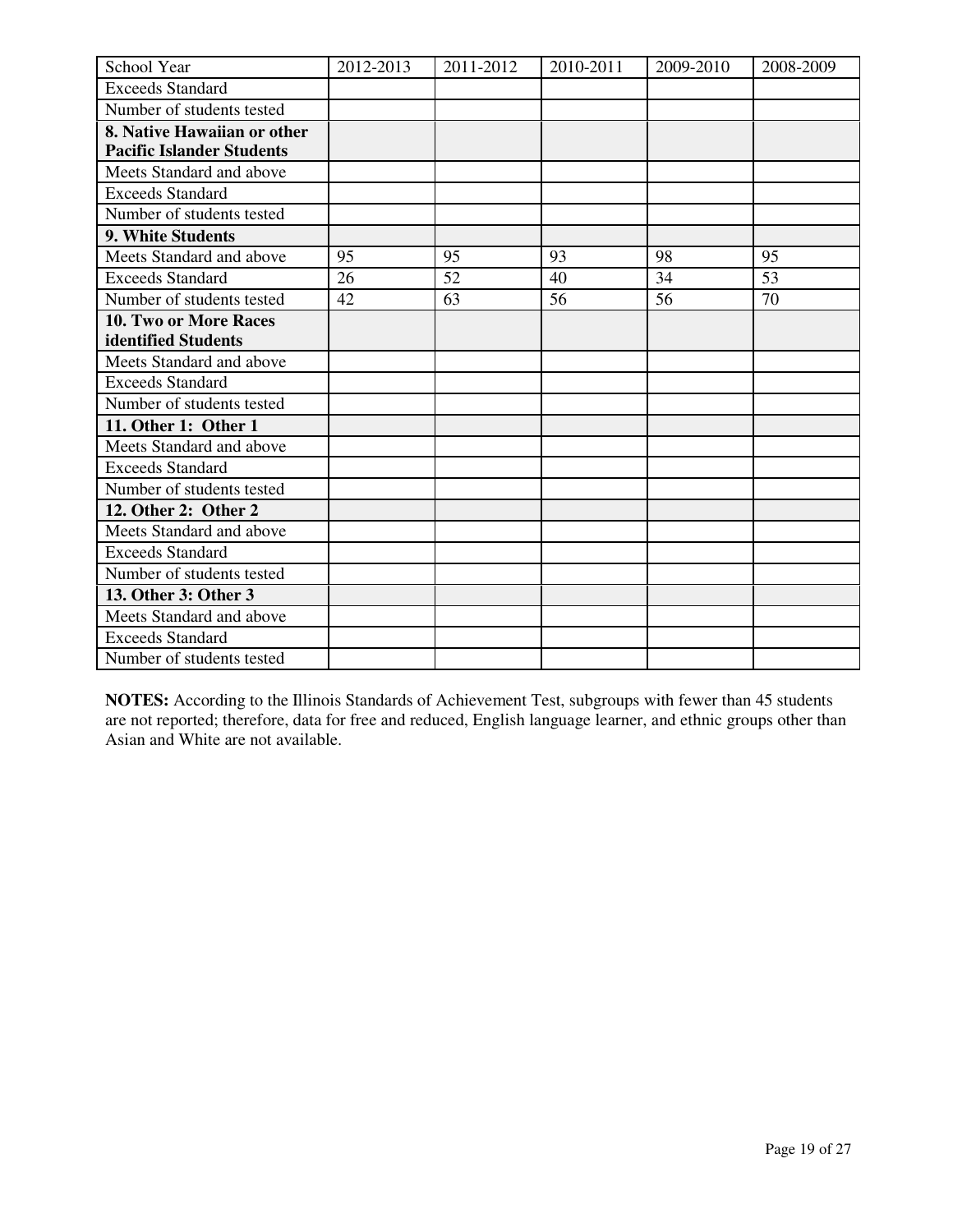| <b>Subject: Math</b>                | <b>Test:</b> Illinois Standards of Achievement |
|-------------------------------------|------------------------------------------------|
|                                     | <b>Tests</b>                                   |
| <b>All Students Tested/Grade: 5</b> | <b>Edition/Publication Year: 2013</b>          |
| <b>Publisher: Pearson</b>           |                                                |

| School Year                                         | 2012-2013      | 2011-2012      | 2010-2011    | 2009-2010      | 2008-2009      |
|-----------------------------------------------------|----------------|----------------|--------------|----------------|----------------|
| Testing month                                       | Mar            | Mar            | Mar          | Mar            | Mar            |
| <b>SCHOOL SCORES*</b>                               |                |                |              |                |                |
| Meets Standard and above                            | 88             | 92             | 99           | 94             | 100            |
| <b>Exceeds Standard</b>                             | 24             | 43             | 51           | 42             | 41             |
| Number of students tested                           | 89             | 75             | 81           | 105            | 89             |
| Percent of total students tested                    | 99             | 96             | 99           | 94             | 90             |
| Number of students tested with                      |                |                |              |                |                |
| alternative assessment                              |                |                |              |                |                |
| % of students tested with                           | $\overline{0}$ | $\overline{0}$ | $\mathbf{1}$ | $\overline{2}$ | $\overline{0}$ |
| alternative assessment                              |                |                |              |                |                |
| <b>SUBGROUP SCORES</b>                              |                |                |              |                |                |
| 1. Free and Reduced-Price                           |                |                |              |                |                |
| Meals/Socio-Economic/                               |                |                |              |                |                |
| <b>Disadvantaged Students</b>                       |                |                |              |                |                |
| Meets Standard and above                            |                |                |              |                |                |
| <b>Exceeds Standard</b>                             |                |                |              |                |                |
| Number of students tested                           |                |                |              |                |                |
| 2. Students receiving Special                       |                |                |              |                |                |
| <b>Education</b>                                    |                |                |              |                |                |
| Meets Standard and above                            | 40             |                |              |                |                |
| <b>Exceeds Standard</b>                             | $\overline{0}$ |                |              |                |                |
| Number of students tested                           | 10             |                |              |                |                |
| 3. English Language Learner                         |                |                |              |                |                |
| <b>Students</b>                                     |                |                |              |                |                |
| Meets Standard and above                            |                |                |              |                |                |
| <b>Exceeds Standard</b>                             |                |                |              |                |                |
| Number of students tested                           |                |                |              |                |                |
| 4. Hispanic or Latino<br><b>Students</b>            |                |                |              |                |                |
|                                                     |                |                |              |                |                |
| Meets Standard and above<br><b>Exceeds Standard</b> |                |                |              |                |                |
|                                                     |                |                |              |                |                |
| Number of students tested<br>5. African- American   |                |                |              |                |                |
| <b>Students</b>                                     |                |                |              |                |                |
| Meets Standard and above                            |                |                |              |                |                |
| <b>Exceeds Standard</b>                             |                |                |              |                |                |
| Number of students tested                           |                |                |              |                |                |
| <b>6. Asian Students</b>                            |                |                |              |                |                |
| Meets Standard and above                            | 100            | 93             | 100          | 91             | 100            |
| <b>Exceeds Standard</b>                             | 54             | 64             | 78           | 70             | 57             |
| Number of students tested                           | 13             | 14             | 16           | 22             | 20             |
| 7. American Indian or                               |                |                |              |                |                |
| <b>Alaska Native Students</b>                       |                |                |              |                |                |
|                                                     |                |                |              |                |                |
| Meets Standard and above                            |                |                |              |                |                |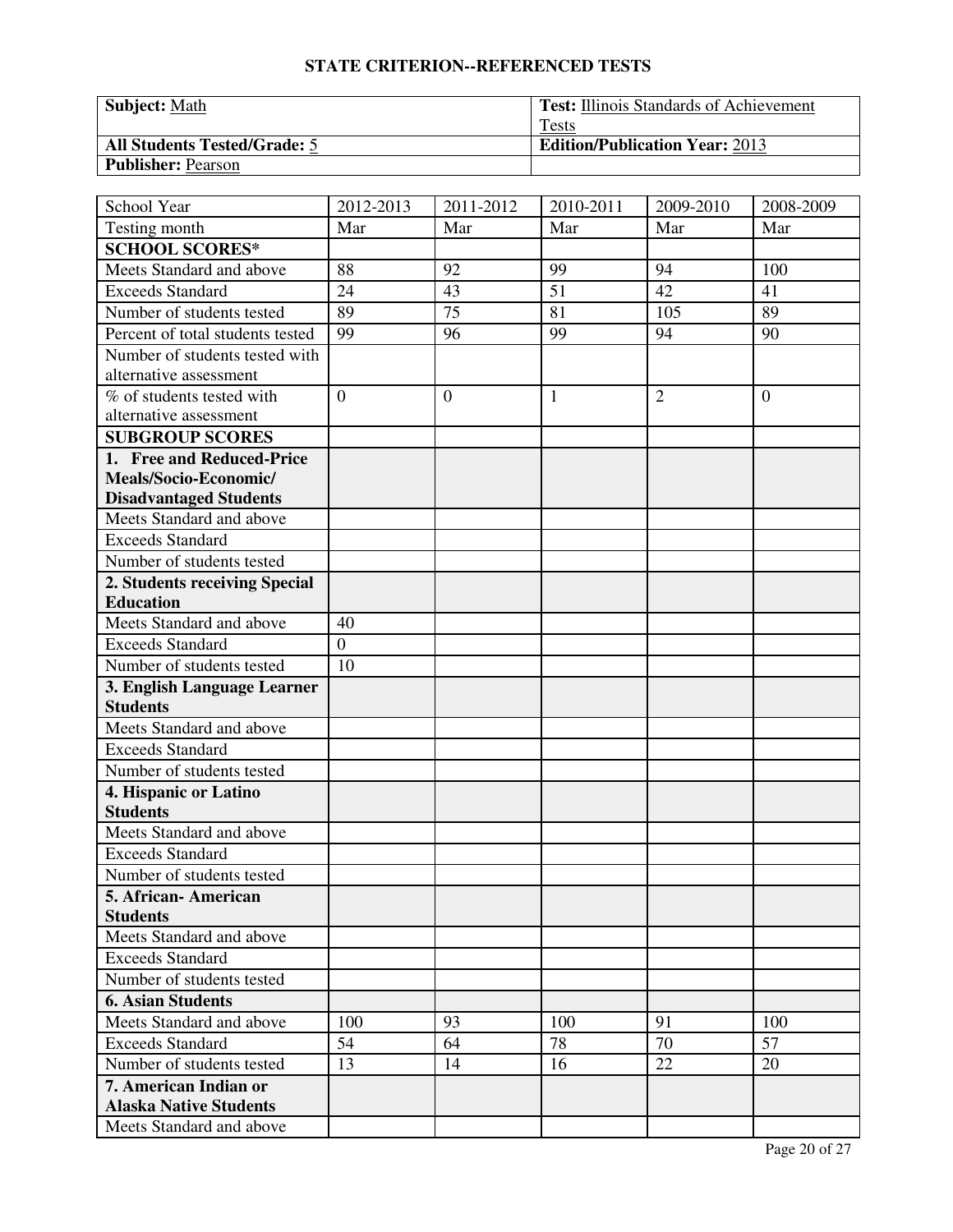| School Year                      | 2012-2013 | 2011-2012 | 2010-2011 | 2009-2010 | 2008-2009 |
|----------------------------------|-----------|-----------|-----------|-----------|-----------|
| <b>Exceeds Standard</b>          |           |           |           |           |           |
| Number of students tested        |           |           |           |           |           |
| 8. Native Hawaiian or other      |           |           |           |           |           |
| <b>Pacific Islander Students</b> |           |           |           |           |           |
| Meets Standard and above         |           |           |           |           |           |
| <b>Exceeds Standard</b>          |           |           |           |           |           |
| Number of students tested        |           |           |           |           |           |
| 9. White Students                |           |           |           |           |           |
| Meets Standard and above         | 88        | 91        | 95        | 98        | 100       |
| <b>Exceeds Standard</b>          | 19        | 35        | 52        | 38        | 32        |
| Number of students tested        | 64        | 54        | 57        | 71        | 60        |
| <b>10. Two or More Races</b>     |           |           |           |           |           |
| identified Students              |           |           |           |           |           |
| Meets Standard and above         |           |           |           |           |           |
| <b>Exceeds Standard</b>          |           |           |           |           |           |
| Number of students tested        |           |           |           |           |           |
| 11. Other 1: Other 1             |           |           |           |           |           |
| Meets Standard and above         |           |           |           |           |           |
| <b>Exceeds Standard</b>          |           |           |           |           |           |
| Number of students tested        |           |           |           |           |           |
| 12. Other 2: Other 2             |           |           |           |           |           |
| Meets Standard and above         |           |           |           |           |           |
| <b>Exceeds Standard</b>          |           |           |           |           |           |
| Number of students tested        |           |           |           |           |           |
| 13. Other 3: Other 3             |           |           |           |           |           |
| Meets Standard and above         |           |           |           |           |           |
| <b>Exceeds Standard</b>          |           |           |           |           |           |
| Number of students tested        |           |           |           |           |           |

**NOTES:** According to the Illinois Standards of Achievement Test, subgroups with fewer than 45 students are not reported; therefore, data for free and reduced, English language learner, and ethnic groups other than Asian and White are not available.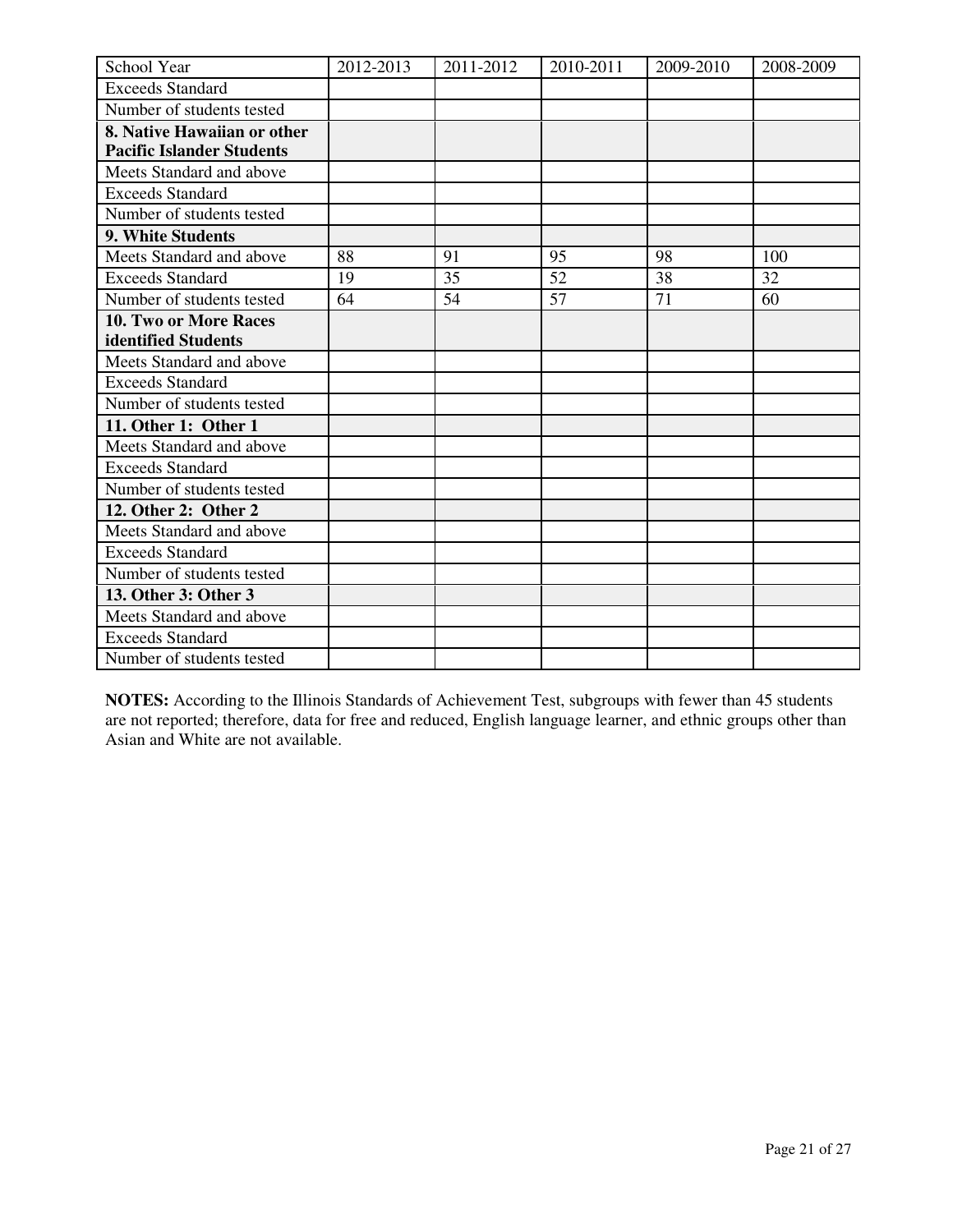| <b>Subject:</b> Reading/ELA         | <b>Test:</b> Illinois Standards of Achievement |
|-------------------------------------|------------------------------------------------|
|                                     | <b>Tests</b>                                   |
| <b>All Students Tested/Grade: 3</b> | <b>Edition/Publication Year: 2013</b>          |
| <b>Publisher: Pearson</b>           |                                                |

| School Year                      | 2012-2013      | 2011-2012      | 2010-2011    | 2009-2010      | 2008-2009    |
|----------------------------------|----------------|----------------|--------------|----------------|--------------|
| Testing month                    | Mar            | Mar            | Mar          | Mar            | Mar          |
| <b>SCHOOL SCORES*</b>            |                |                |              |                |              |
| Meets Standard and above         | 84             | 100            | 94           | 90             | 94           |
| <b>Exceeds Standard</b>          | 55             | 64             | 49           | 55             | 48           |
| Number of students tested        | 77             | 65             | 90           | 79             | 82           |
| Percent of total students tested | 100            | 96             | 97           | 95             | 99           |
| Number of students tested with   |                |                |              |                |              |
| alternative assessment           |                |                |              |                |              |
| % of students tested with        | $\overline{0}$ | $\overline{2}$ | $\mathbf{1}$ | $\overline{0}$ | $\mathbf{1}$ |
| alternative assessment           |                |                |              |                |              |
| <b>SUBGROUP SCORES</b>           |                |                |              |                |              |
| 1. Free and Reduced-Price        |                |                |              |                |              |
| Meals/Socio-Economic/            |                |                |              |                |              |
| <b>Disadvantaged Students</b>    |                |                |              |                |              |
| Meets Standard and above         |                |                |              |                |              |
| <b>Exceeds Standard</b>          |                |                |              |                |              |
| Number of students tested        |                |                |              |                |              |
| 2. Students receiving Special    |                |                |              |                |              |
| <b>Education</b>                 |                |                |              |                |              |
| Meets Standard and above         |                |                |              |                |              |
| <b>Exceeds Standard</b>          |                |                |              |                |              |
| Number of students tested        |                |                |              |                |              |
| 3. English Language Learner      |                |                |              |                |              |
| <b>Students</b>                  |                |                |              |                |              |
| Meets Standard and above         |                |                |              |                |              |
| <b>Exceeds Standard</b>          |                |                |              |                |              |
| Number of students tested        |                |                |              |                |              |
| 4. Hispanic or Latino            |                |                |              |                |              |
| <b>Students</b>                  |                |                |              |                |              |
| Meets Standard and above         |                |                |              |                |              |
| <b>Exceeds Standard</b>          |                |                |              |                |              |
| Number of students tested        |                |                |              |                |              |
| 5. African-American              |                |                |              |                |              |
| <b>Students</b>                  |                |                |              |                |              |
| Meets Standard and above         |                |                |              |                |              |
| <b>Exceeds Standard</b>          |                |                |              |                |              |
| Number of students tested        |                |                |              |                |              |
| <b>6. Asian Students</b>         |                |                |              |                |              |
| Meets Standard and above         | 94             | 100            | 100          | 100            | 100          |
| <b>Exceeds Standard</b>          | 75             | 65             | 64           | 80             | 74           |
| Number of students tested        | 16             | 20             | 14           | 17             | 16           |
| 7. American Indian or            |                |                |              |                |              |
| <b>Alaska Native Students</b>    |                |                |              |                |              |
| Meets Standard and above         |                |                |              |                |              |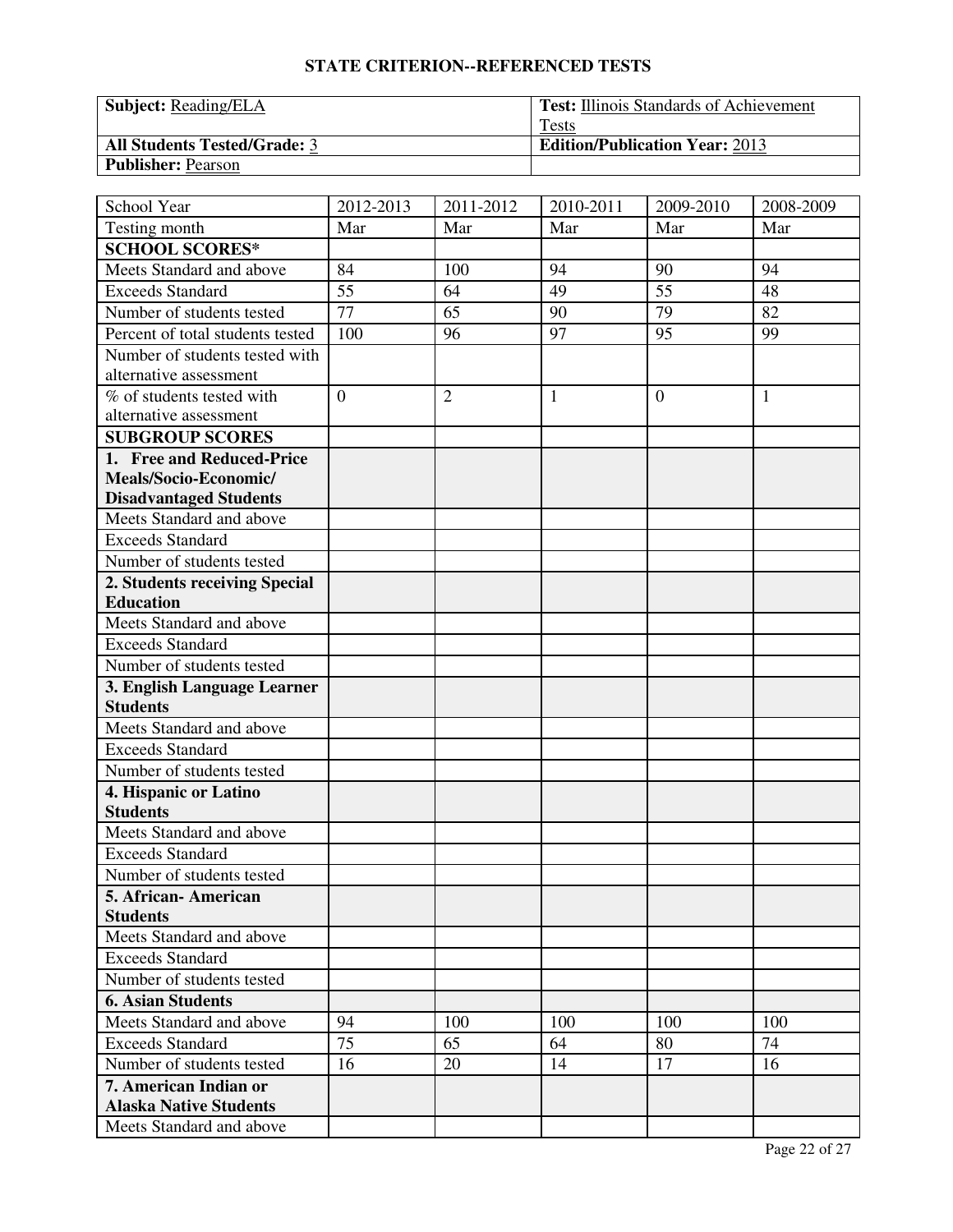| School Year                      | 2012-2013 | 2011-2012 | 2010-2011 | 2009-2010 | 2008-2009 |
|----------------------------------|-----------|-----------|-----------|-----------|-----------|
| <b>Exceeds Standard</b>          |           |           |           |           |           |
| Number of students tested        |           |           |           |           |           |
| 8. Native Hawaiian or other      |           |           |           |           |           |
| <b>Pacific Islander Students</b> |           |           |           |           |           |
| Meets Standard and above         |           |           |           |           |           |
| <b>Exceeds Standard</b>          |           |           |           |           |           |
| Number of students tested        |           |           |           |           |           |
| 9. White Students                |           |           |           |           |           |
| Meets Standard and above         | 84        | 100       | 97        | 87        | 92        |
| <b>Exceeds Standard</b>          | 50        | 67        | 49        | 50        | 44        |
| Number of students tested        | 50        | 39        | 63        | 54        | 57        |
| 10. Two or More Races            |           |           |           |           |           |
| identified Students              |           |           |           |           |           |
| Meets Standard and above         |           |           |           |           |           |
| <b>Exceeds Standard</b>          |           |           |           |           |           |
| Number of students tested        |           |           |           |           |           |
| 11. Other 1: Other 1             |           |           |           |           |           |
| Meets Standard and above         |           |           |           |           |           |
| <b>Exceeds Standard</b>          |           |           |           |           |           |
| Number of students tested        |           |           |           |           |           |
| 12. Other 2: Other 2             |           |           |           |           |           |
| Meets Standard and above         |           |           |           |           |           |
| <b>Exceeds Standard</b>          |           |           |           |           |           |
| Number of students tested        |           |           |           |           |           |
| 13. Other 3: Other 3             |           |           |           |           |           |
| Meets Standard and above         |           |           |           |           |           |
| <b>Exceeds Standard</b>          |           |           |           |           |           |
| Number of students tested        |           |           |           |           |           |

**NOTES:** According to the Illinois State Achievement Test, subgroups with fewer than 45 students are not reported; therefore, data for free and reduced, special education, English language learners, and ethnic groups other than Asian and White are not available.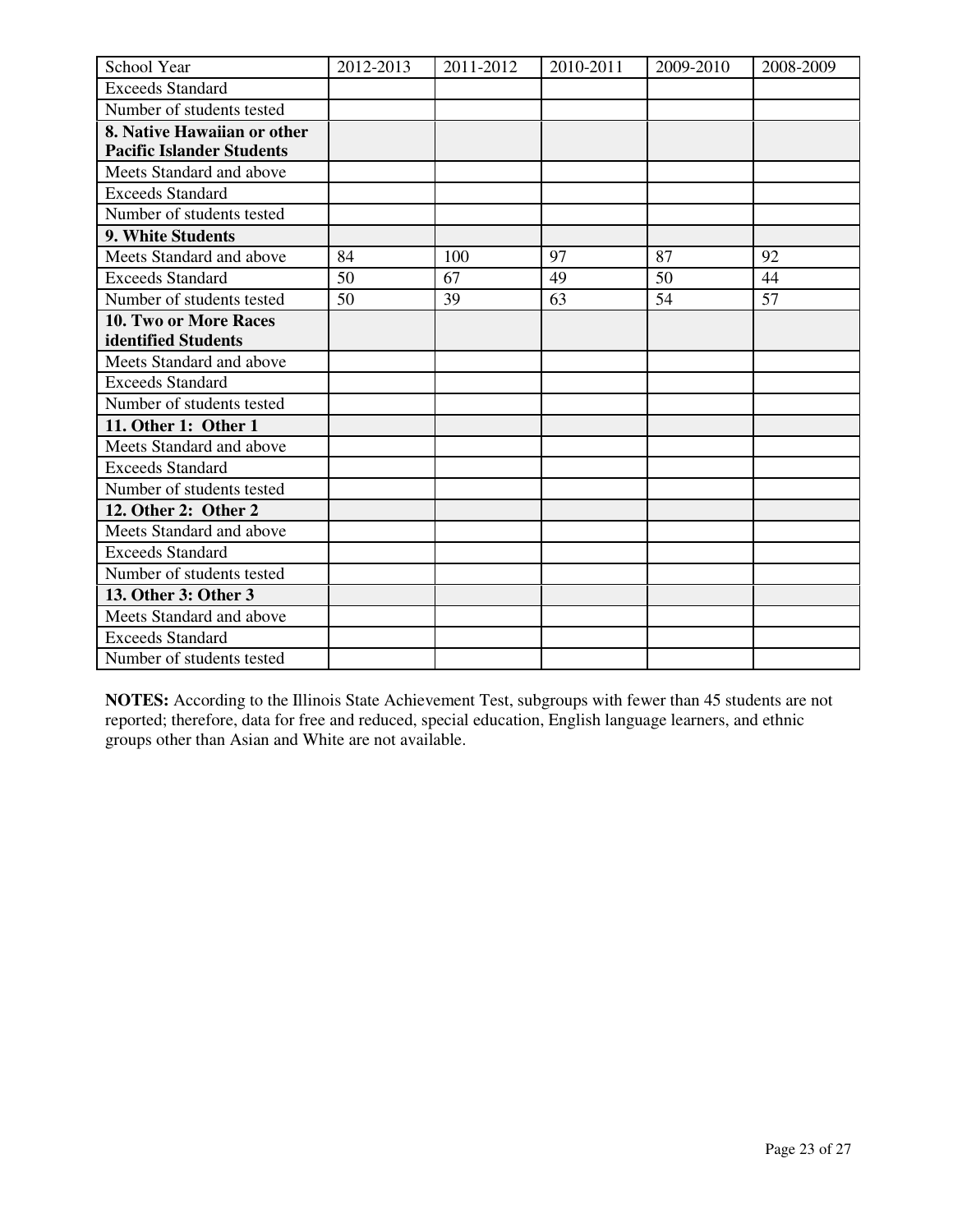| <b>Subject:</b> Reading/ELA         | <b>Test:</b> Illinois Standards of Achievement |
|-------------------------------------|------------------------------------------------|
|                                     | Tests                                          |
| <b>All Students Tested/Grade: 4</b> | <b>Edition/Publication Year: 2013</b>          |
| <b>Publisher: Pearson</b>           |                                                |

| School Year                                            | 2012-2013    | 2011-2012    | 2010-2011      | 2009-2010 | 2008-2009      |
|--------------------------------------------------------|--------------|--------------|----------------|-----------|----------------|
| Testing month                                          | Mar          | Mar          | Mar            | Mar       | Mar            |
| <b>SCHOOL SCORES*</b>                                  |              |              |                |           |                |
| Meets Standard and above                               | 96           | 93           | 94             | 96        | 95             |
| Exceeds Standard                                       | 41           | 53           | 58             | 58        | 53             |
| Number of students tested                              | 70           | 92           | 81             | 80        | 103            |
| Percent of total students tested                       | 100          | 96           | 95             | 99        | 91             |
| Number of students tested with                         |              |              |                |           |                |
| alternative assessment                                 |              |              |                |           |                |
| % of students tested with                              | $\mathbf{1}$ | $\mathbf{1}$ | $\overline{0}$ | 1         | $\overline{2}$ |
| alternative assessment                                 |              |              |                |           |                |
| <b>SUBGROUP SCORES</b>                                 |              |              |                |           |                |
| 1. Free and Reduced-Price                              |              |              |                |           |                |
| Meals/Socio-Economic/                                  |              |              |                |           |                |
| <b>Disadvantaged Students</b>                          |              |              |                |           |                |
| Meets Standard and above                               |              |              |                |           |                |
| <b>Exceeds Standard</b>                                |              |              |                |           |                |
| Number of students tested                              |              |              |                |           |                |
| 2. Students receiving Special                          |              |              |                |           |                |
| <b>Education</b>                                       |              |              |                |           |                |
| Meets Standard and above                               |              |              | 50             |           |                |
| <b>Exceeds Standard</b>                                |              |              | 20             |           |                |
| Number of students tested                              |              |              | 10             |           |                |
| 3. English Language Learner                            |              |              |                |           |                |
| <b>Students</b>                                        |              |              |                |           |                |
| Meets Standard and above                               |              |              |                |           |                |
| <b>Exceeds Standard</b>                                |              |              |                |           |                |
| Number of students tested                              |              |              |                |           |                |
| 4. Hispanic or Latino                                  |              |              |                |           |                |
| <b>Students</b>                                        |              |              |                |           |                |
| Meets Standard and above                               |              |              |                |           |                |
| <b>Exceeds Standard</b>                                |              |              |                |           |                |
| Number of students tested                              |              |              |                |           |                |
| 5. African-American                                    |              |              |                |           |                |
| <b>Students</b><br>Meets Standard and above            |              |              |                |           |                |
| <b>Exceeds Standard</b>                                |              |              |                |           |                |
| Number of students tested                              |              |              |                |           |                |
|                                                        |              |              |                |           |                |
| <b>6. Asian Students</b><br>Meets Standard and above   |              |              |                |           | 96             |
| <b>Exceeds Standard</b>                                | 100<br>54    | 100<br>67    | 94<br>82       | 100<br>82 | 73             |
| Number of students tested                              |              |              |                |           |                |
|                                                        | 24           | 15           | 17             | 15        | 21             |
| 7. American Indian or<br><b>Alaska Native Students</b> |              |              |                |           |                |
|                                                        |              |              |                |           |                |
| Meets Standard and above                               |              |              |                |           |                |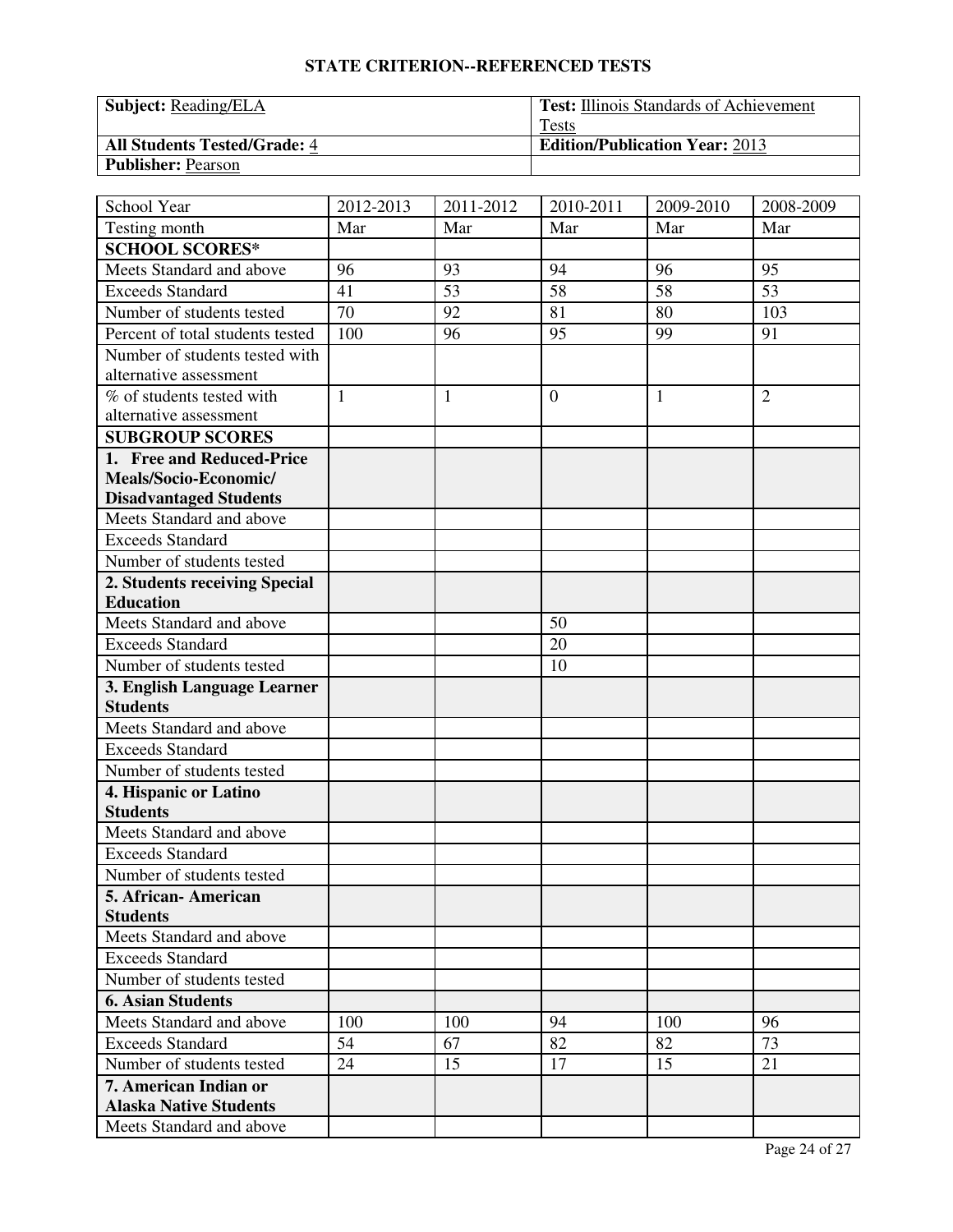| School Year                      | 2012-2013 | 2011-2012 | 2010-2011 | 2009-2010 | 2008-2009 |
|----------------------------------|-----------|-----------|-----------|-----------|-----------|
| <b>Exceeds Standard</b>          |           |           |           |           |           |
| Number of students tested        |           |           |           |           |           |
| 8. Native Hawaiian or other      |           |           |           |           |           |
| <b>Pacific Islander Students</b> |           |           |           |           |           |
| Meets Standard and above         |           |           |           |           |           |
| <b>Exceeds Standard</b>          |           |           |           |           |           |
| Number of students tested        |           |           |           |           |           |
| 9. White Students                |           |           |           |           |           |
| Meets Standard and above         | 95        | 92        | 93        | 95        | 96        |
| <b>Exceeds Standard</b>          | 43        | 36        | 54        | 51        | 51        |
| Number of students tested        | 42        | 63        | 56        | 56        | 70        |
| <b>10. Two or More Races</b>     |           |           |           |           |           |
| identified Students              |           |           |           |           |           |
| Meets Standard and above         |           |           |           |           |           |
| <b>Exceeds Standard</b>          |           |           |           |           |           |
| Number of students tested        |           |           |           |           |           |
| 11. Other 1: Other 1             |           |           |           |           |           |
| Meets Standard and above         |           |           |           |           |           |
| <b>Exceeds Standard</b>          |           |           |           |           |           |
| Number of students tested        |           |           |           |           |           |
| 12. Other 2: Other 2             |           |           |           |           |           |
| Meets Standard and above         |           |           |           |           |           |
| <b>Exceeds Standard</b>          |           |           |           |           |           |
| Number of students tested        |           |           |           |           |           |
| 13. Other 3: Other 3             |           |           |           |           |           |
| Meets Standard and above         |           |           |           |           |           |
| <b>Exceeds Standard</b>          |           |           |           |           |           |
| Number of students tested        |           |           |           |           |           |

**NOTES:** According to the Illinois State Achievement Test, subgroups with fewer than 45 students are not reported; therefore, data for free and reduced, English language learner, and ethnic groups other than Asian and White are not available.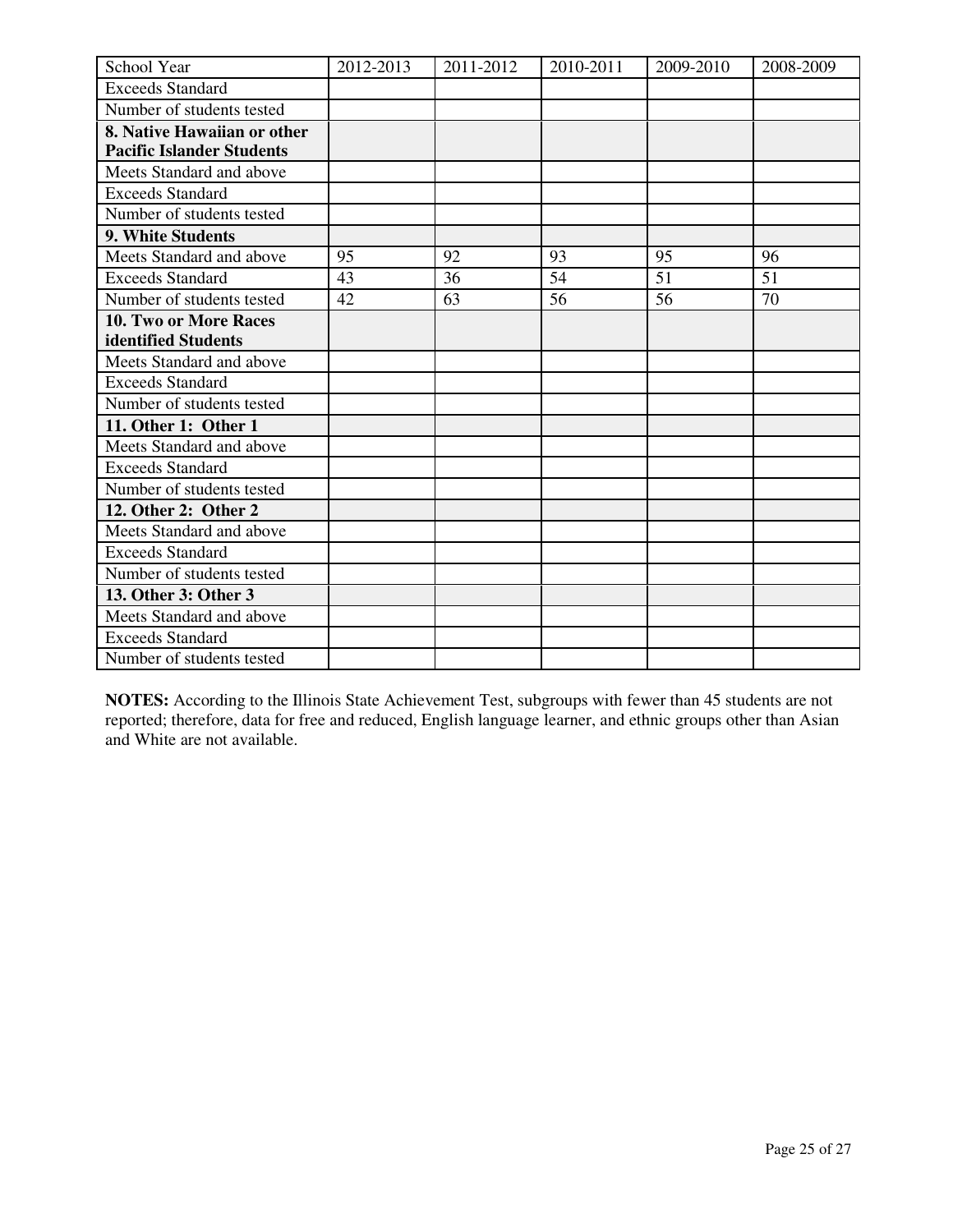| <b>Subject:</b> Reading/ELA         | <b>Test:</b> Illinois Standards of Achievement |
|-------------------------------------|------------------------------------------------|
|                                     | <b>Tests</b>                                   |
| <b>All Students Tested/Grade: 5</b> | <b>Edition/Publication Year: 2013</b>          |
| <b>Publisher: Pearson</b>           |                                                |

| School Year                                         | 2012-2013      | 2011-2012        | 2010-2011       | 2009-2010      | 2008-2009      |
|-----------------------------------------------------|----------------|------------------|-----------------|----------------|----------------|
| Testing month                                       | Mar            | Mar              | Mar             | Mar            | Mar            |
| <b>SCHOOL SCORES*</b>                               |                |                  |                 |                |                |
| Meets Standard and above                            | 85             | 95               | 96              | 96             | 98             |
| Exceeds Standard                                    | 37             | 46               | $\overline{57}$ | 68             | 65             |
| Number of students tested                           | 89             | 75               | 82              | 107            | 89             |
| Percent of total students tested                    | 99             | 96               | 100             | 96             | 90             |
| Number of students tested with                      |                |                  |                 |                |                |
| alternative assessment                              |                |                  |                 |                |                |
| % of students tested with                           | $\overline{0}$ | $\boldsymbol{0}$ | $\mathbf{1}$    | $\overline{2}$ | $\overline{0}$ |
| alternative assessment                              |                |                  |                 |                |                |
| <b>SUBGROUP SCORES</b>                              |                |                  |                 |                |                |
| 1. Free and Reduced-Price                           |                |                  |                 |                |                |
| Meals/Socio-Economic/                               |                |                  |                 |                |                |
| <b>Disadvantaged Students</b>                       |                |                  |                 |                |                |
| Meets Standard and above                            |                |                  |                 |                |                |
| <b>Exceeds Standard</b>                             |                |                  |                 |                |                |
| Number of students tested                           |                |                  |                 |                |                |
| 2. Students receiving Special                       |                |                  |                 |                |                |
| <b>Education</b>                                    |                |                  |                 |                |                |
| Meets Standard and above                            | 40             |                  |                 |                |                |
| <b>Exceeds Standard</b>                             | $\overline{0}$ |                  |                 |                |                |
| Number of students tested                           | 10             |                  |                 |                |                |
| 3. English Language Learner                         |                |                  |                 |                |                |
| <b>Students</b>                                     |                |                  |                 |                |                |
| Meets Standard and above                            |                |                  |                 |                |                |
| <b>Exceeds Standard</b>                             |                |                  |                 |                |                |
| Number of students tested                           |                |                  |                 |                |                |
| 4. Hispanic or Latino<br><b>Students</b>            |                |                  |                 |                |                |
|                                                     |                |                  |                 |                |                |
| Meets Standard and above<br><b>Exceeds Standard</b> |                |                  |                 |                |                |
|                                                     |                |                  |                 |                |                |
| Number of students tested                           |                |                  |                 |                |                |
| 5. African-American<br><b>Students</b>              |                |                  |                 |                |                |
| Meets Standard and above                            |                |                  |                 |                |                |
| <b>Exceeds Standard</b>                             |                |                  |                 |                |                |
| Number of students tested                           |                |                  |                 |                |                |
| <b>6. Asian Students</b>                            |                |                  |                 |                |                |
| Meets Standard and above                            | 92             | 93               | 100             | 91             | 95             |
| <b>Exceeds Standard</b>                             | 54             | 71               | 78              | 83             | 65             |
| Number of students tested                           | 13             | 14               | 16              | 22             | 20             |
| 7. American Indian or                               |                |                  |                 |                |                |
| <b>Alaska Native Students</b>                       |                |                  |                 |                |                |
| Meets Standard and above                            |                |                  |                 |                |                |